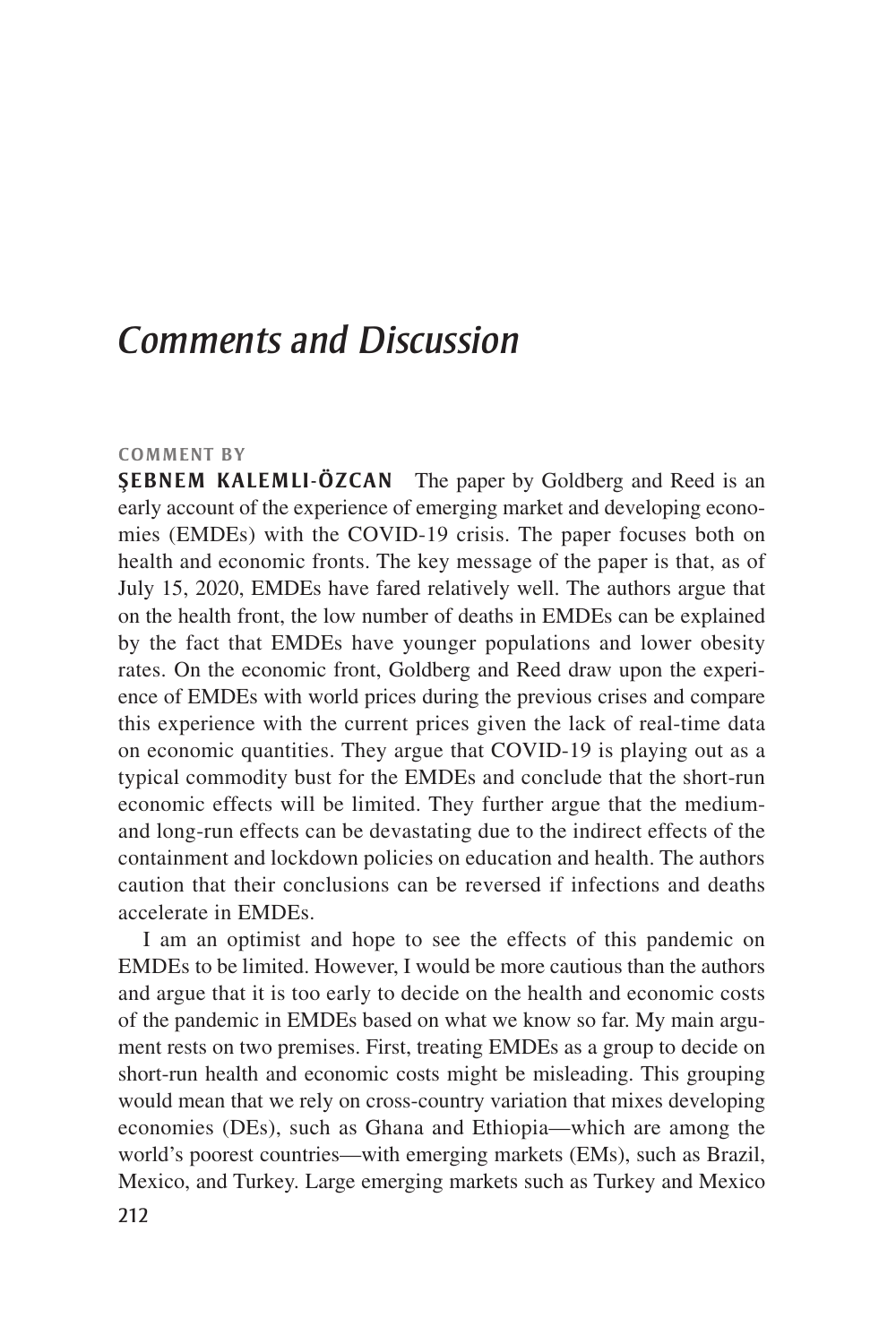are Organization for Economic Cooperation and Development (OECD) countries and part of the Group of Twenty (G-20). If we treat them as a group, we will be underestimating the external dimension of this crisis on these countries from three angles: (1) COVID-19 is not only a commodity price shock for EMs, where most EMs are commodity importers and not exporters. These EMs suffer from capital outflows and depreciating currencies with a detrimental effect on their large foreign currency debts (Cakmakli and others 2020). Since COVID-19 involves a large risk-off shock in financial markets, it is not surprising that the immediate effect on EMs will be capital outflows and depreciations. With the low external demand from advanced countries and disruptions in the global supply chains, the impact of the pandemic on such EMs' economies will not mainly come from the bust in the commodity prices. (2) Many DEs in Africa are far less traveled to than large EMs such as Brazil and Mexico, which experienced many cases and an increasing number of deaths since June 2020. (3) In terms of external debt patterns, EMs and DEs differ drastically, where DEs' debt is owed to official creditors and hence has a better chance to be reduced via schemes like organized debt moratoriums, whereas a large part of the EMs' debt is owed to private creditors. In addition, the main borrowing sector in EMs is not the sovereign, as in DEs, but the private sector (Avdjiev and others 2017). Policies aimed at reducing the burden of sovereign-to-sovereign debt versus private-to-private debt have to be different.

Second, cross-country regressions compare countries' average outcomes. To understand the health and economic effects of a fast moving and highly uncertain crisis such as COVID-19, we need to use time-variation from within these countries. As these data will be limited, we need to combine such inference with estimates from economic-epidemiological models for EMDEs and also draw upon historical experiences as much as we can.

The policy implications will differ given the different narratives about the effects of the pandemic in EMDEs. If the external dimension of the crisis were to be misread, and consequently the health and economic impact were thought to be limited in the short run, then the policy recommendation will be to argue against containment and lockdown policies, since those policies will have adverse effects on education and health in the long run as argued by the authors. However, if the short-run health and economic impact were to be larger, then strict lockdown policies early in the pandemic might be the only way to avoid such large losses, by taking the disease under control quickly, at the same time giving policymakers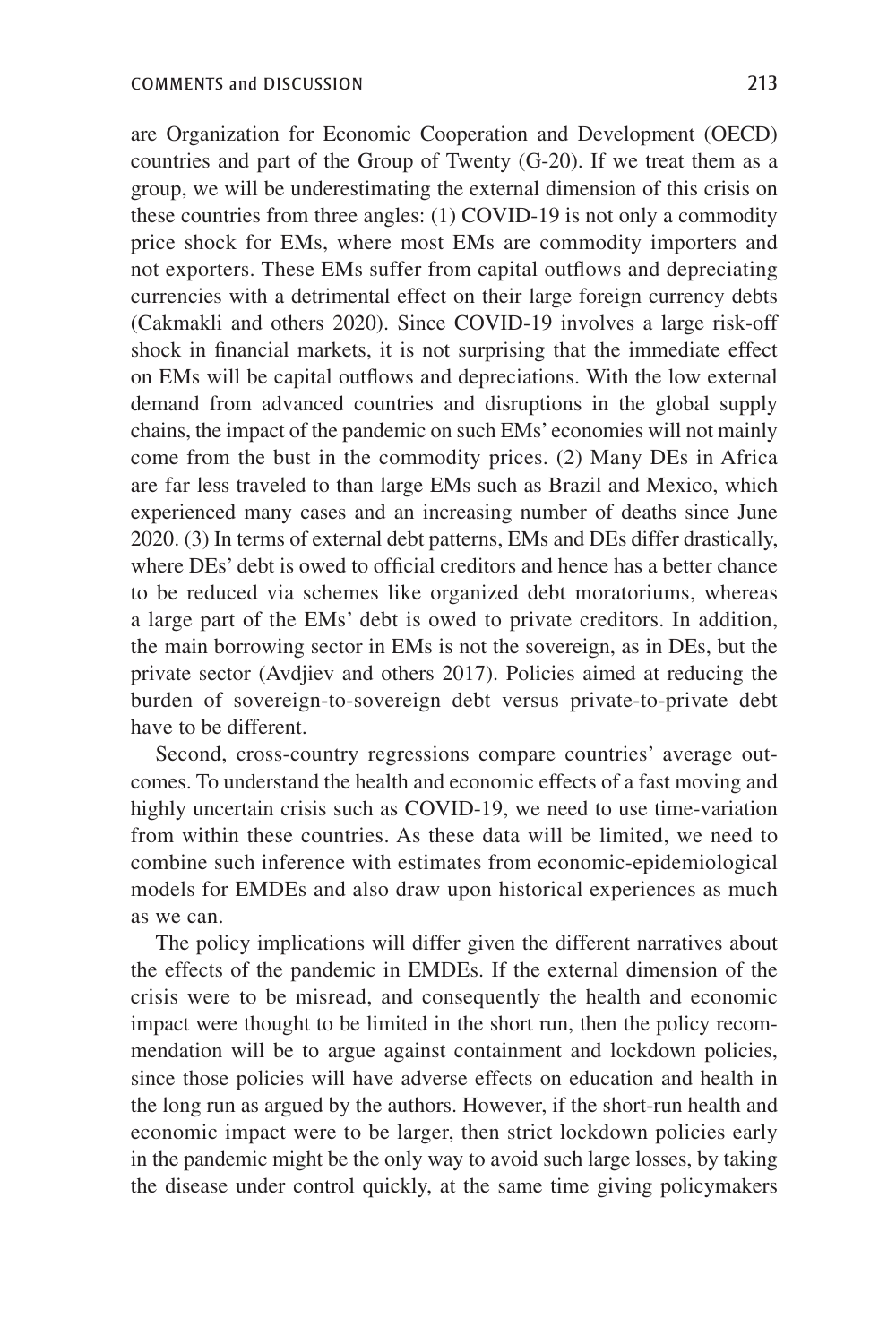time to invest in testing and tracing strategies to be used effectively once the economies reopen.

To detail my arguments, I am going to start with figure 1, which shows the number of new daily cases for EMDEs and advanced economies (AEs) based on data from Johns Hopkins University. The figure separates China out of the EMDEs as the disease is under control there. The figure clearly shows the fast increase in infections in EMDEs relative to AEs, with a late start. This means that if we only focus on a number of deaths metric as done in the paper, we will miss the evolution of the epidemic. It might be that the populations of EMDEs are healthier than AEs' populations, and so deaths may increase at a slower rate going forward. We do not know. However, the speed of the increase in new cases is noteworthy, suggesting it might be only a matter of time before we see more deaths in EMDEs. We can see the speed by comparing top and bottom panels that both plot the same data from different dates; the top panel plots the cases as of June 22, and the bottom panel plots the same data as appeared in the column by Martin Wolf in the *Financial Times* on June 9, 2020.

In order to understand the mechanics of the key finding in the paper, namely, that rich countries have more deaths, I have performed a few additional analyses using Goldberg and Reed's data. I plot below in figure 2 results from the same regression that the authors run using their data from countries on the top panel and using micro data from US counties on the bottom panel. It is clear that while rich countries have more deaths as shown in the paper and here in the top panel, rich counties have fewer deaths as shown with the positive relation between the poverty rate and the number of COVID-19 deaths at the county level in the bottom panel.

This shows that GDP variables in the cross-country regressions capture something else, not income, and that something else is positively correlated with income. Goldberg and Reed argue that the missing variables that are positively correlated with GDP are demographics and health. They show that upon controlling for fractions of the older population and obesity rate in a country, the GDP variable becomes insignificant and cannot explain the COVID-19 deaths anymore. Instead, now countries with older populations and countries with higher obesity rates are the ones with higher COVID-19 deaths. Since EMDEs have lower obesity rates and younger populations, their death rates are low according to these results.

Of course, there are other potential suspects that are positively correlated with GDP and can explain the lower deaths in EMDEs. For example, the late arrival of the pandemic to EMDEs should be able to explain the lower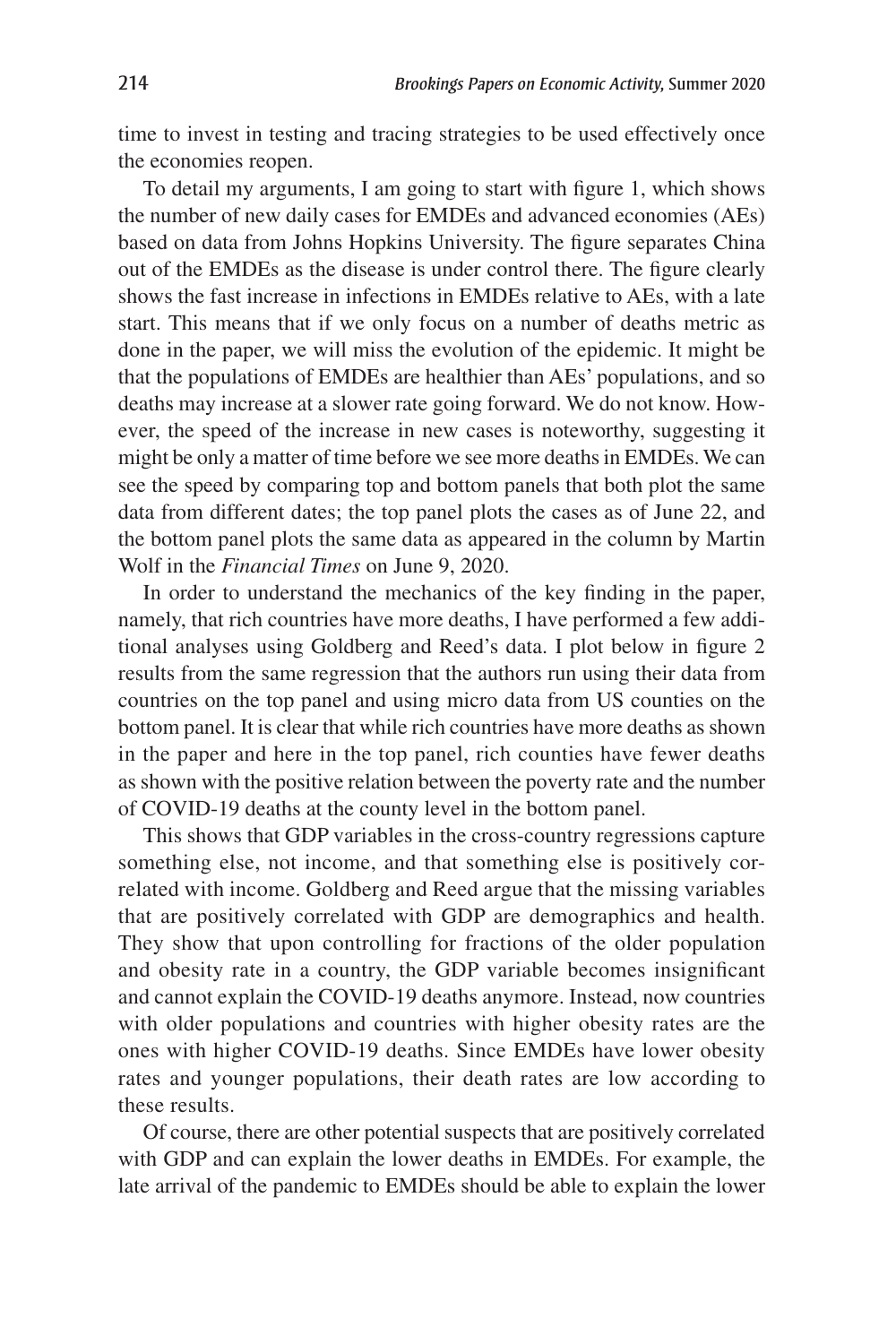

**Figure 1.** COVID-19 New Daily Cases from EMDEs and AEs





Source: Johns Hopkins University (top); Wolf (2020) (bottom).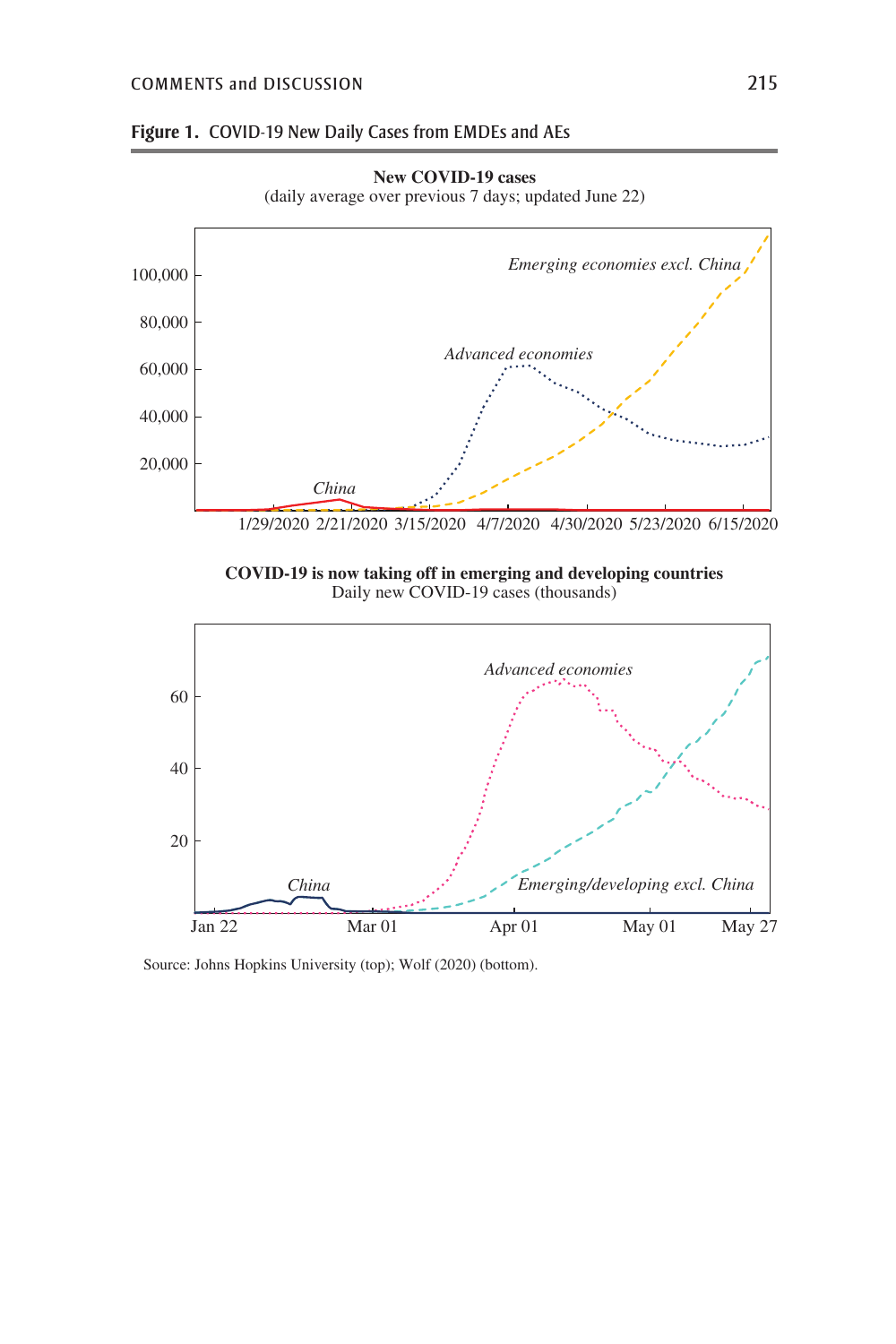### **Figure 2.** COVID-19 Deaths and Income



COVID-19 deaths (per million, log)



Real GDP per capita, in PPP (log)



COVID-19 deaths (per 1,000 inhabitants)



Source: Chen and others (2020).

Notes: Top panel shows unweighted regression. Bottom panel shows binned plot with state fixed effects.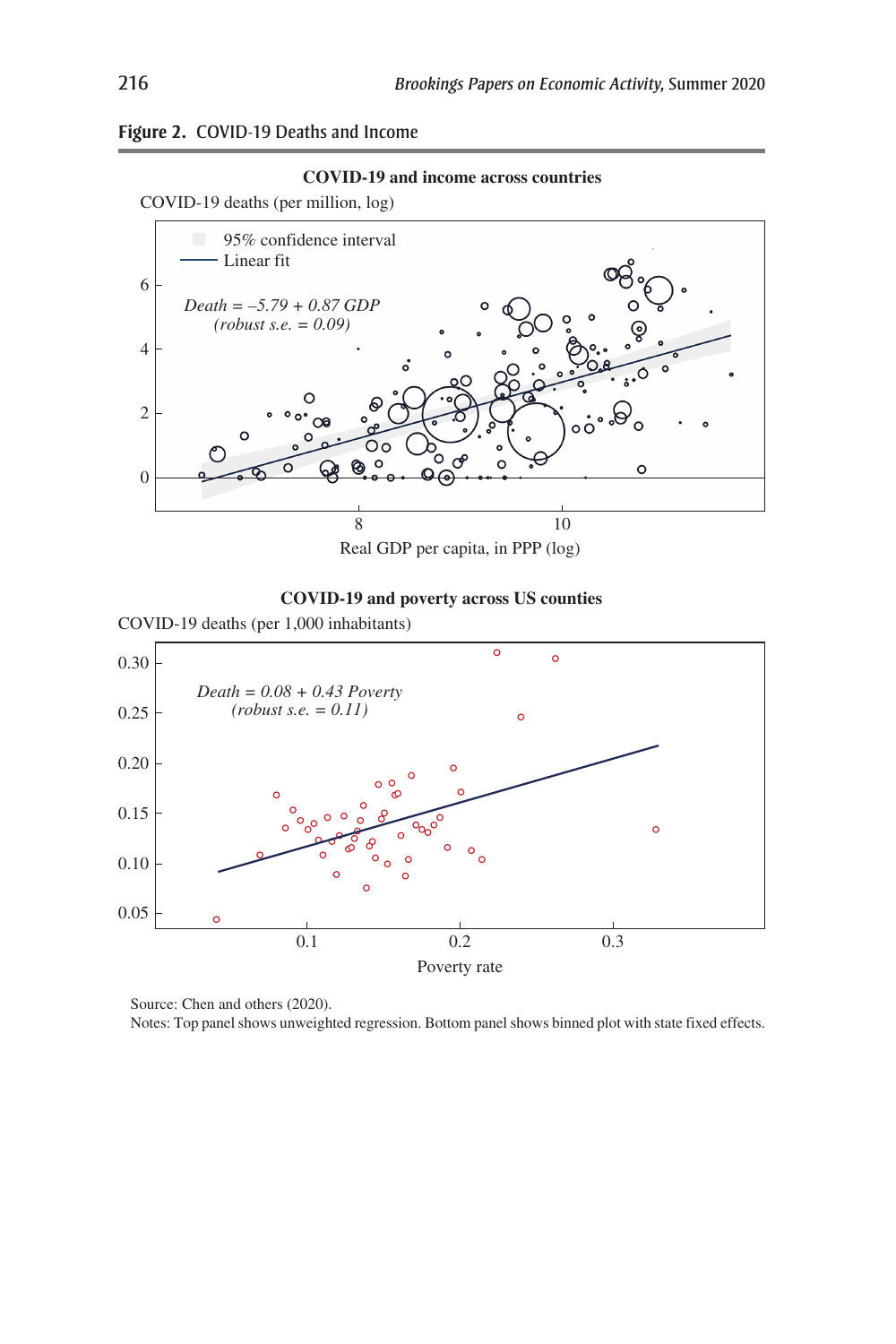|                             | (I)       | (2)       | (3)       |
|-----------------------------|-----------|-----------|-----------|
| Ln (GDP per capita)         | $0.56**$  | $0.35**$  | 0.29      |
|                             | (0.23)    | (0.17)    | (0.19)    |
| Days since first death      | $0.46***$ | $0.45***$ | $0.38*$   |
|                             | (0.10)    | (0.08)    | (0.23)    |
| Ln $(COVID-19$ tests/1,000) | $0.35*$   | $0.67***$ | $0.73***$ |
|                             | (0.20)    | (0.14)    | (0.15)    |
| Test ratio                  |           | $0.05***$ | $0.05***$ |
|                             |           | (0.01)    | (0.01)    |
| Contact Tracing Index       |           |           | $-0.48**$ |
|                             |           |           | (0.20)    |
| $R^2$                       | 0.50      | 0.62      | 0.67      |

**Table 1.** Additional Dependent Variables Affecting COVID-19 Deaths per Million

Source: Author's calculations.

 $*_{p}$  < .10; \*\**p* < .05; \*\*\**p* < .01.

deaths. Or, it could be that there is widespread misreporting in EMDEs relative to AEs in terms of deaths. The authors control for these and still find a strong effect of demographics and health. It can also be the case that in EMDEs there is better contact tracing as individual liberties might be more limited in those countries. In fact, in my analysis that uses the authors' data, I found out that testing and contact tracing can explain the GDP effect on COVID-19 deaths in EMDEs. This result is striking as these variables have a strong negative effect on COVID-19 deaths, independent of the effects of demographics and health. As shown in table 1, conditional on testing and the late arrival of the pandemic, contact tracing is negatively correlated with GDP, as EMDEs did a better job than AEs in this regard. This can explain lower deaths in EMDEs, and it renders the positive effect of GDP insignificant. These results are reassuring in terms of the positive effects of the right public health policies; since the pandemic arrived later to EMDEs, they had more time to prepare, obtained more knowledge, and observed the policy mistakes in other countries. By introducing the right public health policies early on, they might have reduced the number of deaths.

The lower number of deaths in EMDEs so far does not mean that the short-run economic impact is limited. In fact, I would argue that in spite of the limited number of deaths, the short-run economic impact has been devastating for EMDEs as far as we can observe. The lack of real-time data on GDP and capital flows makes the exact measurement of the shortrun economic impact hard, but we can put together bits and pieces of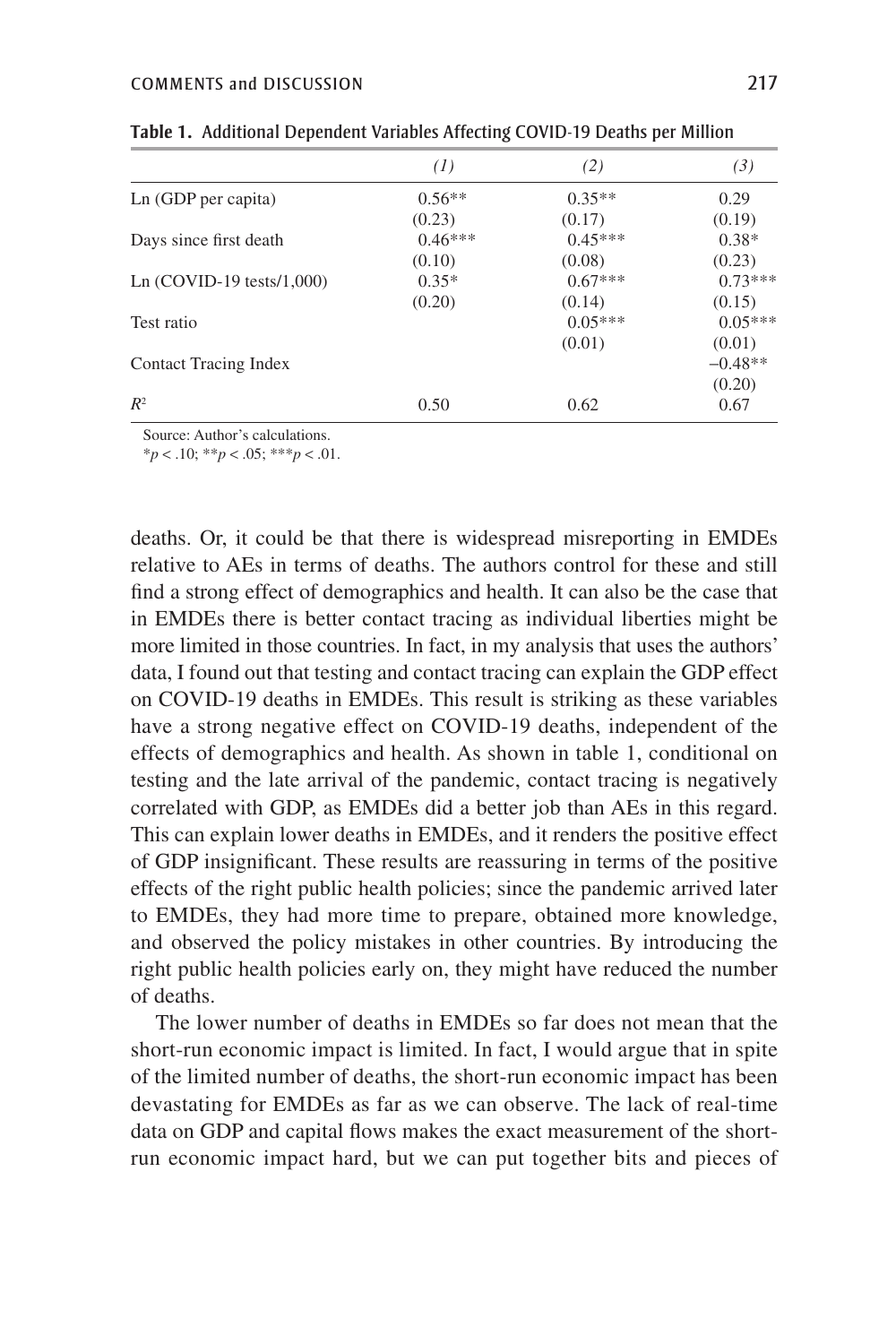information for a coherent picture that shows large economic costs in EMDEs so  $far<sup>1</sup>$ 

The first step to understand the economic costs for EMDEs is to realize that this shock is a multitude of shocks for these countries and not only a commodity price bust, as argued by Goldberg and Reed. It is a health shock, external supply shock, external demand shock, and capital flow shock. All these shocks combined will lead to depreciating exchange rates and output losses. In the absence of real-time data on GDP and capital flows, I will use data from surveys that track industrial production to proxy for GDP and rely on historical dynamics of capital flows during EMDEs' crises combined with models to estimate the short-run economic impact.

Figure 3 plots data from a Purchasing Managers' Index (PMI) survey that tracks production both in manufacturing and services sectors and almost in real time (released with a one-to-two-month delay). Both panels show that there is very little difference between EMDEs and AEs in terms of short-run economic output losses in these sectors. Using similar data and making projections, the International Monetary Fund (IMF) has a similar argument in the World Economic Outlook (WEO) for June. Compared to the WEO for April, the IMF (2020) is projecting a deeper recession in 2020 and slower recovery in 2021 in the June WEO. They argue that no country will be spared where global growth will decline −4.9 percent in 2020. In fact, growth in EMDEs will decline −5 percent (excluding China) and a cumulative hit to GDP growth over 2020–2021 in EMDEs is expected to exceed that in AEs given the limited policy space of EMDEs (IMF 2020). For the few countries for which we know the second quarter GDP, the numbers confirm the devastating short-run economic impact. Mexico's economy contracted 17.3 percent in the second quarter compared with the previous three months (Webber 2020).

What about capital flows? Given the absence of balance of payments data we cannot know what is going on with total capital flows until later in the year. Many, including Goldberg and Reed, use alternative high frequency real-time data on portfolio flows from the Institute of International Finance (IIF) that show record portfolio equity outflows since February 2020 (around \$100 billion). Although unprecedented, portfolio equity is not an important asset class for EMDEs, constituting less than

<sup>1.</sup> Second quarter GDP and balance of payments data for capital flows will only be available later in the year. Since the pandemic started at the end of first quarter in EMDEs, the first quarter GDP will not be informative.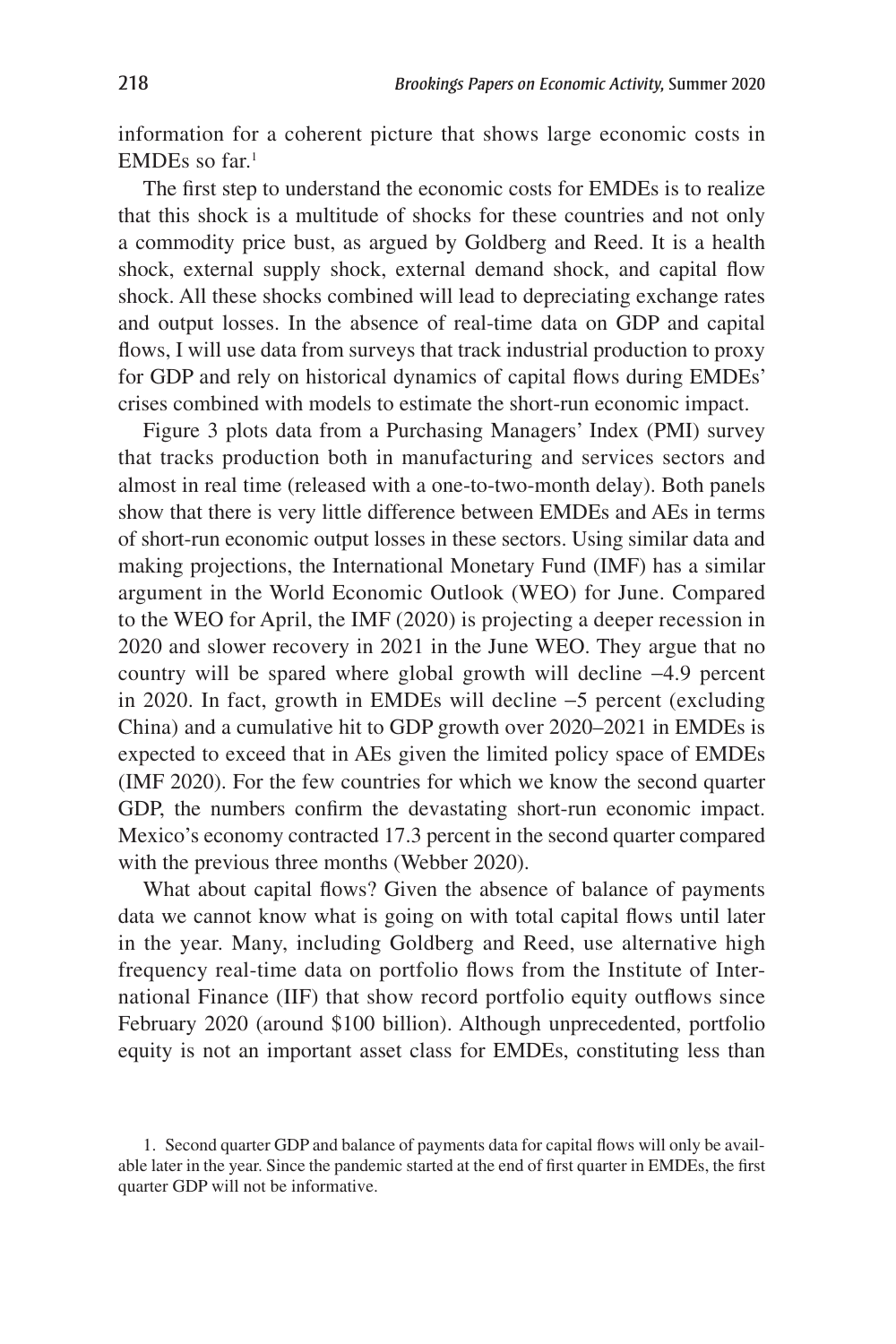

**PMI: Manufacturing – output**

**Figure 3.** Production in Manufacturing and Services: EMDEs and AEs



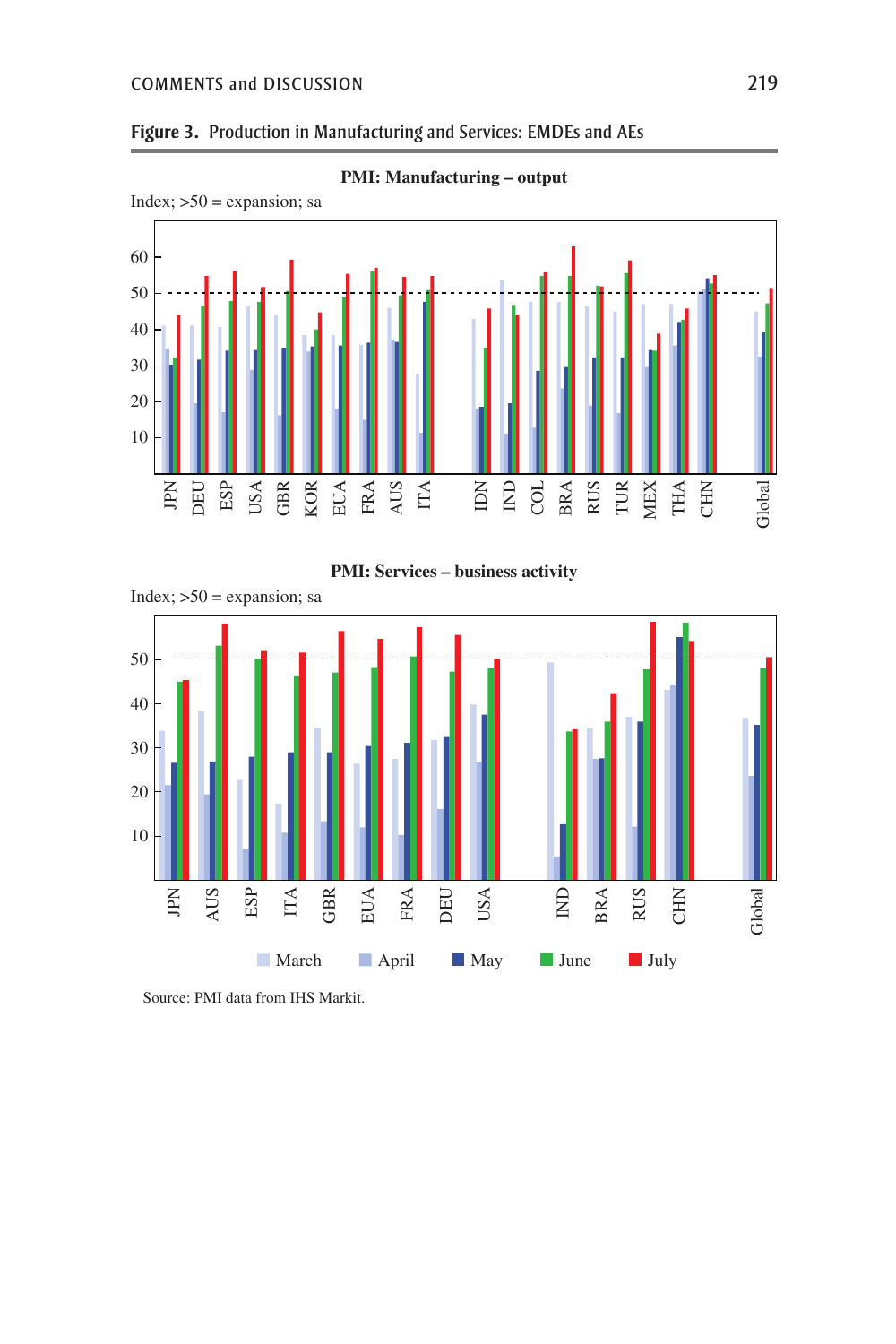20 percent of total capital flows (Avdjiev and others 2017). IIF data also show that there are portfolio debt outflows of around \$30 billion from EMDEs since February 2020. This amount is not unprecedented as it is much less than what came out of EMDEs during the global financial crises of  $2008<sup>2</sup>$ 

Both of these types of portfolio flows are now stabilized, and it seems like there are not large outflows from other asset classes. In EM (DE) countries more than 60 percent (70 percent) of capital flows are in debt, and the rest is in equity, mostly in foreign direct investment (FDI) (Avdjiev and others 2017). The share of loans in this debt is more than 60 percent for EMs and more than 80 percent for DEs. These figures suggest that cross-border bank loans and corporate loans play an overwhelming role in total capital flows to EMDEs. We know from previous EMDEs crises which were much smaller risk-off shocks than COVID-19 that these asset classes are sensitive to risk-off shocks, and real troubles start when banks and corporates start losing the foreign capital in large amounts.

To make this case, figure 4 plots capital flows by nonresidents to corporate, bank, and sovereign sectors during the global financial crisis and taper tantrum on the top and middle panels, and during COVID-19 on the bottom panel, using thirty-four EMDEs.<sup>3</sup> During the global financial crisis and taper tantrum events, foreign investors in EMDEs pulled out of domestic banking sectors the most, as well as the corporate sectors to a certain extent. However, adjustments to debt flows were limited during the COVID-19 shock. If anything, they were mostly out of the sovereign sector, as flows to the banking sector held stable. Since these data are mainly for the first quarter of 2020, it also includes large inflows into EMDEs (especially to corporates) in January and February before the crisis fully took hold. Updated data for the second quarter of 2020 may reveal larger declines in inflows, including to banks, as experienced during previous crises. The reason why foreign investors left sovereign

2. IIF data only cover portfolio equity and portfolio debt flows. IIF data are also available only for a limited set of countries. IIF collects real-time data either through central banks who report real-time portfolio flows or use fund-level data from Bloomberg. For example, for bond flows, IIF only includes India, Indonesia, Thailand, South Africa, Hungary, Turkey, Mexico, Poland, and Ukraine. For countries whose data are not available, IIF does a valuation adjustment to stocks to nowcast the portfolio flows. The larger set of countries in which they track NET capital flows does not provide real data but an estimate based on the current account and reserves. As we know from previous EM crises, what matters is gross flows and not the current account, especially gross banking flows and corporate flows, both of which IIF data will not cover.

3. The figure is adapted from Avdjiev and others (2017).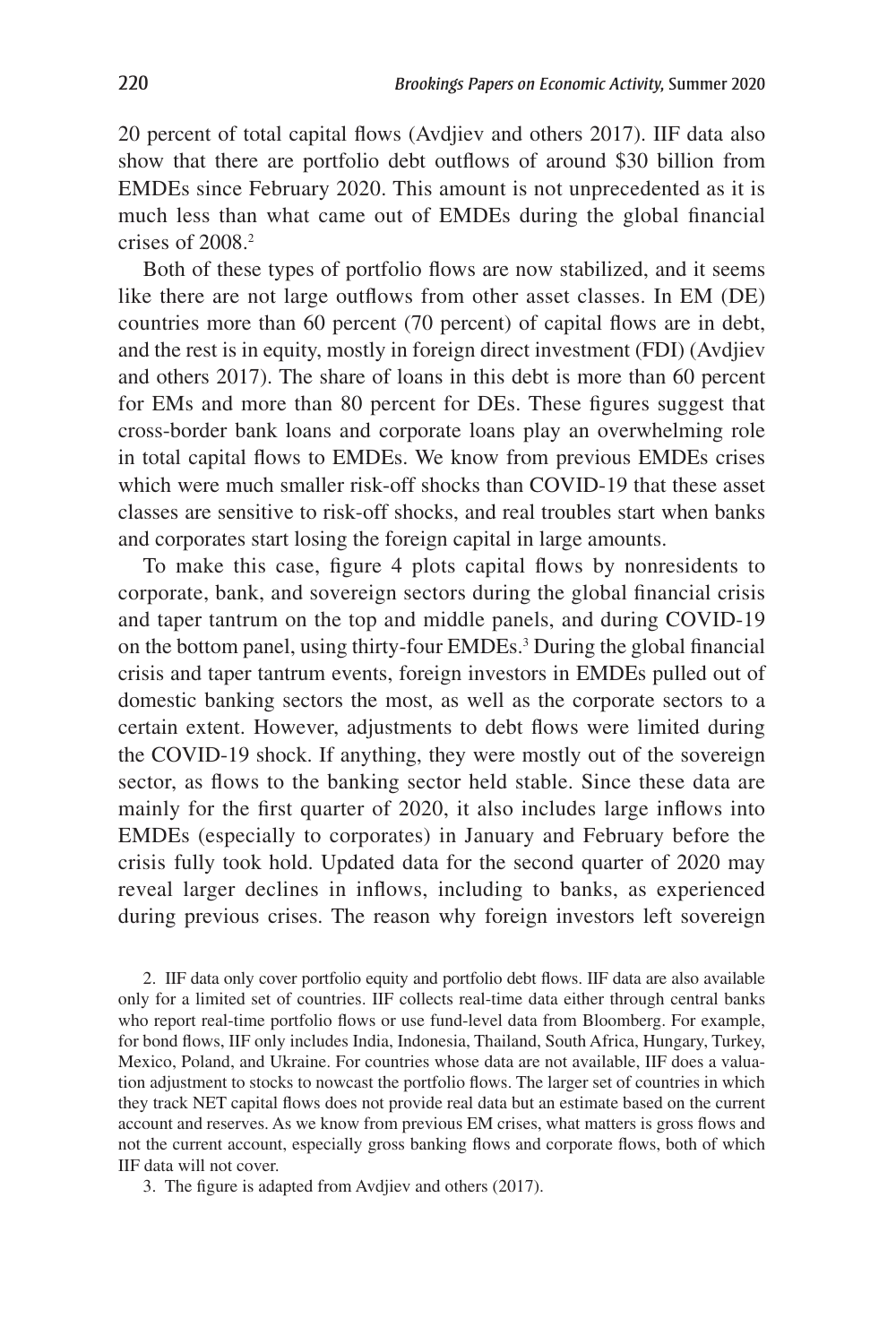











Source: Avdjiev and others (2017).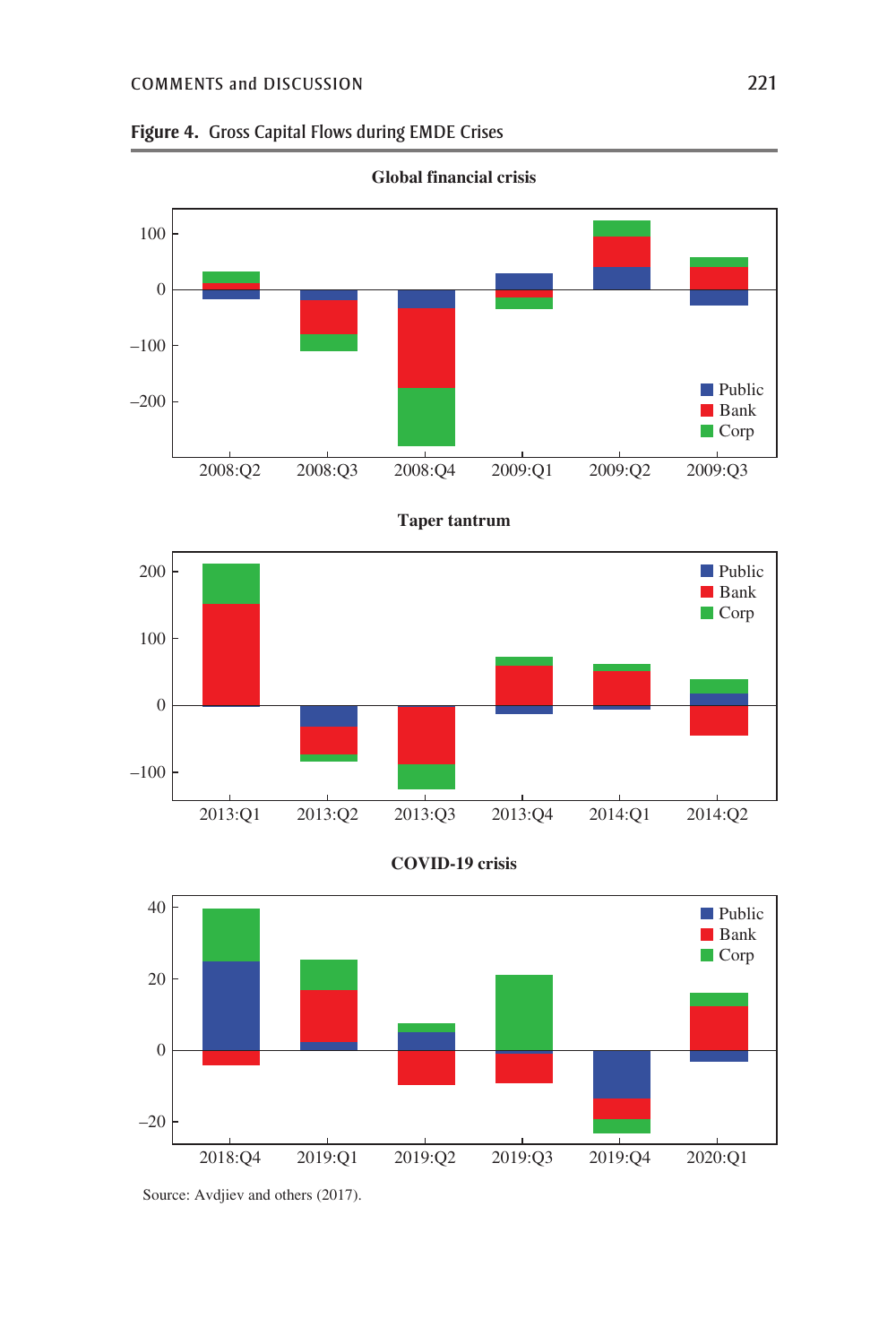bond markets first might be because they expect higher sovereign defaults given the limited fiscal space of many EMs' governments. The reason why banking and corporate flows held stable during the COVID-19 crisis so far is probably the immense stimulus by the US Federal Reserve that increased the global US dollar liquidity, which in turn reduces the funding costs of domestic and global banks. Historical evidence shows that US monetary policy is an important driver of positive spillovers and capital inflows to EMDEs (e.g., Kalemli-Özcan 2019).

If the economic costs are larger in the short run than assumed by the authors, then the policy advice on the lockdown and containment measures may need to be revisited. The literature so far emphasizes the optimality of full lockdown policies in terms of controlling the disease as soon as possible so that infection rates go down and supply and demand normalizes (Acemoglu and others 2020; Alvarez, Argente, and Lippi 2020; Farboodi, Jarosch, and Shimer 2020; Eichenbaum, Rebelo, and Trabandt 2020). Most of the literature focuses on closed economy models and may not be appropriate for EMDEs, where full lockdowns may not be practical as argued by Goldberg and Reed. However, open economy versions of these closed economy epidemiological models show that the importance of full lockdown is even bigger as external demand is very important for EMDEs. The economic losses under partial lockdowns are higher for EMDEs (11 percent of GDP) relative to full lockdown (5.8 percent of GDP) (Cakmakli and others 2020). This is because the full lockdown recovers both domestic and external demand faster as the fear factor goes down with lower infection rates. A full lockdown controls the disease in thirty-nine days and lowers the number of deaths tremendously as shown in figure 5. This figure is adopted from Cakmakli and others (2020). The top panel shows deaths under no lockdown and each partial lockdown based on stringency or leakage. The bottom panel shows the number of deaths under full lockdown, where the version with leakage is shown with a dotted line. As shown with gray shaded areas, it takes much longer to control the disease with partial lockdowns leading to a higher number of deaths. Economic costs are larger under partial lockdowns as demand never gets normalized. These results hold even if lockdowns leak and cannot be enforced fully as typical in EMDEs. In real-time data, Goolsbee and Syverson (2020) show that no lockdowns or ending lockdowns early are not powerful tools for restarting growth so long as individuals continue to fear infection and keep demand low. Figure 5 shows the same result based on estimates from an epidemiological-economic model and shows that full lockdowns are most effective in reducing infections and so reducing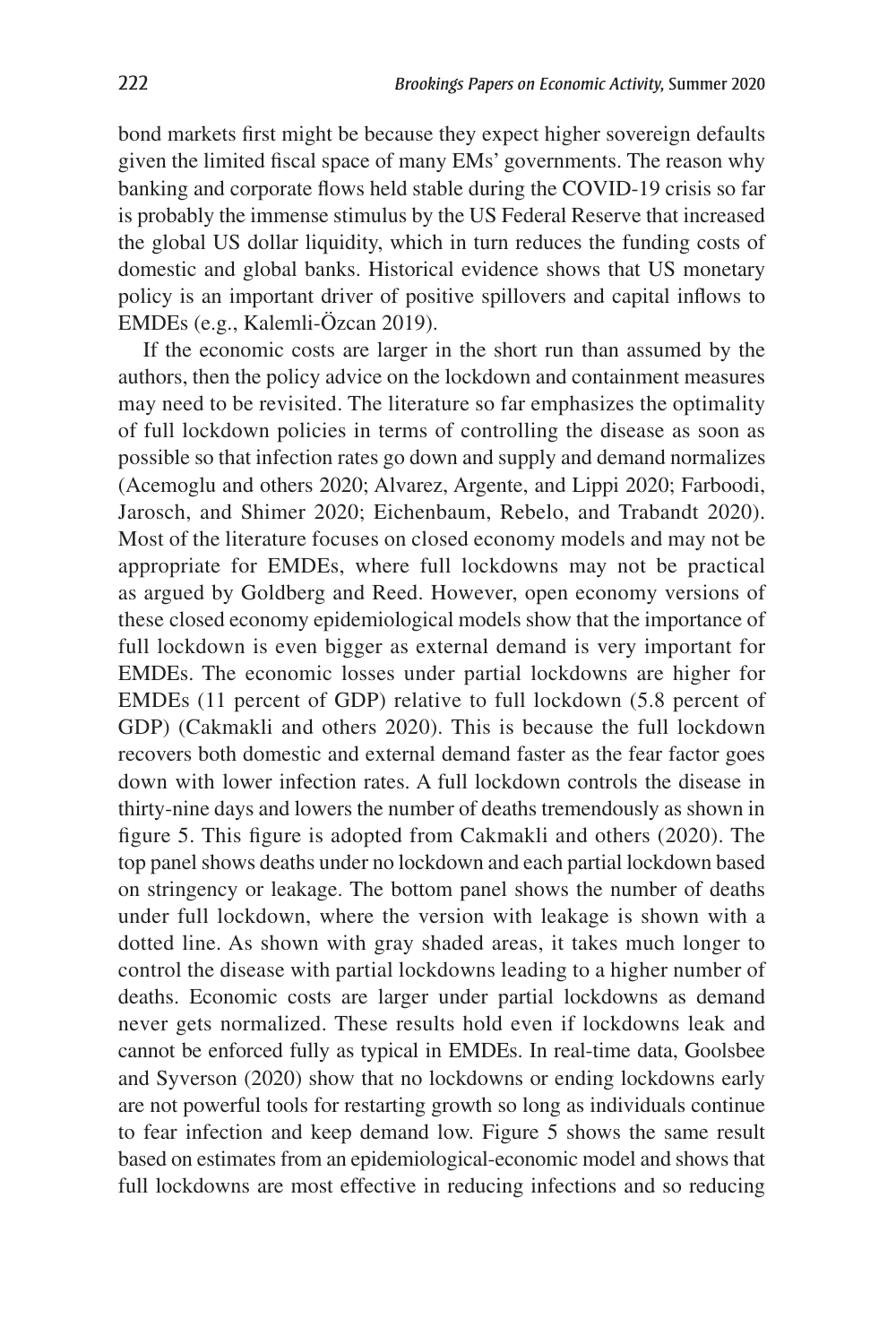

**Figure 5.** Number of Deaths under Full and Partial Lockdowns

Source: Cakmakli and others (2020).

the fear factor. As these full lockdowns can normalize the demand sooner, their economic costs are lower than partial or no lockdowns.

Of course, as argued by Goldberg and Reed, lockdowns are blunt policy instruments that cause social and economic damage and may not even be fully implemented in an EMDE setting with informal firms and small living spaces. Still, if lockdowns are done early enough, they can help to save lives, as shown most notably by African countries (*Financial Times* 2020). All countries need a set of policies to keep infections low after the early lockdowns as no country can keep full lockdowns forever. The only countries who have done this so far are the East Asian countries with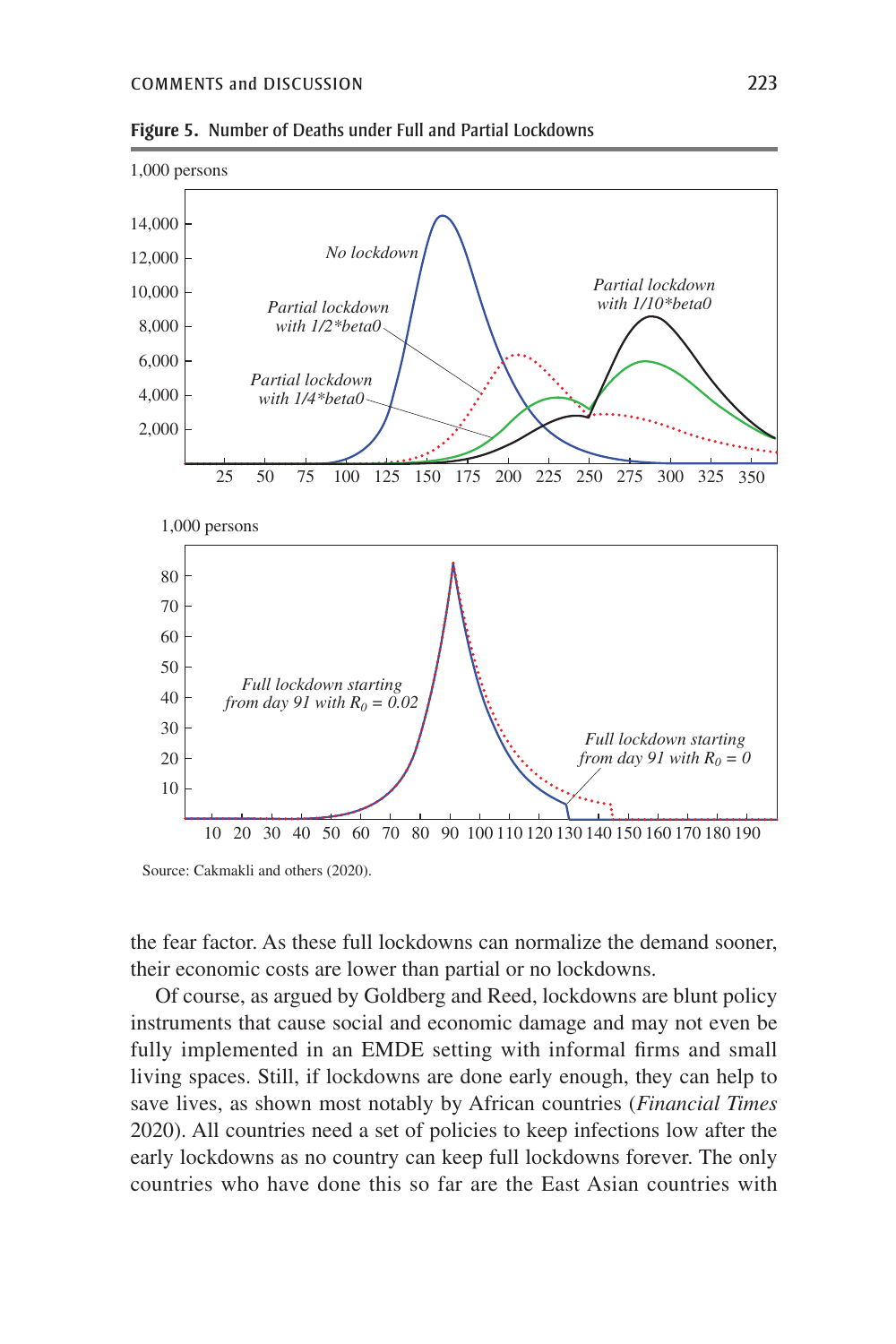mandated masks, strict social distancing, obsessive hygiene, testing, contact tracing, and isolating once they reopen. Most of these East Asian countries are EMDEs and are good examples of success, though for different reasons than the authors emphasize.

#### **REFERENCES FOR THE KALEMLI-**ÖZCAN COMMENT

- Acemoglu, Daron, Victor Chernozhukov, Iván Werning, and Michael D. Whinston. 2020. "Optimal Targeted Lockdowns in a Multi-Group SIR Model." Working Paper 27102. Cambridge, Mass.: National Bureau of Economic Research.
- Alvarez, Fernando E., David Argente, and Francesco Lippi. 2020. "A Simple Planning Problem for COVID-19 Lockdown." Working Paper 26981. Cambridge, Mass.: National Bureau of Economic Research.
- Avdjiev, Stefan, Bryan Hardy, Şebnem Kalemli-Özcan, and Luis Servén. 2017. "Gross Capital Flows to Banks, Corporates, and Sovereigns." Working Paper 23116. Cambridge, Mass.: National Bureau of Economic Research.
- Cakmakli, Cem, Selva Demiralp, Şebnem Kalemli-Özcan, Sevcan Yesiltas, and Muhammed A. Yildirim. 2020. "COVID-19 and Emerging Markets: An Epidemiological Model with International Production Networks and Capital Flows." Working Paper 27191. Cambridge, Mass.: National Bureau of Economic Research.
- Chen, Sophia, Deniz O. Igan, Nicola Pierri, and Andrea F. Prebitero. 2020. "Tracking the Economic Impact of COVID-19 and Mitigation Policies in Europe and the United States." Working Paper 20/125. Washington: International Monetary Fund.
- Eichenbaum, Martin S., Sergio Rebelo, and Mathias Trabandt. 2020. "The Macroeconomics of Epidemics." Working Paper 26882. Cambridge, Mass.: National Bureau of Economic Research.
- Farboodi, Maryam, Gregor Jarosch, and Robert Shimer. 2020. "Internal and External Effects of Social Distancing in a Pandemic." Working Paper 27059. Cambridge, Mass.: National Bureau of Economic Research.
- *Financial Times*. 2020. "Africa Needs More Help with Its Pandemic Response." July 27. https://www.ft.com/content/1af2ff7c-d9c4-47fd-972c-6a6cb2fda8dd.
- Goolsbee, Austan, and Chad Syverson. 2020. "Fear, Lockdown, and Diversion: Comparing Drivers of Pandemic Economic Decline 2020." Working Paper 27432. Cambridge, Mass.: National Bureau of Economic Research.
- International Monetary Fund (IMF). 2020. *"World Economic Outlook Update, June 2020: A Crisis Like No Other, An Uncertain Recovery."* Washington: International Monetary Fund. https://www.imf.org/en/Publications/WEO/Issues/ 2020/06/24/WEOUpdateJune2020.
- Kalemli-Özcan, Şebnem. 2019. "US Monetary Policy and International Risk Spillovers." In *Economic Policy Symposium Proceedings: Challenges for Monetary Policy*. Jackson Hole, Wyo.: Federal Reserve Bank of Kansas City.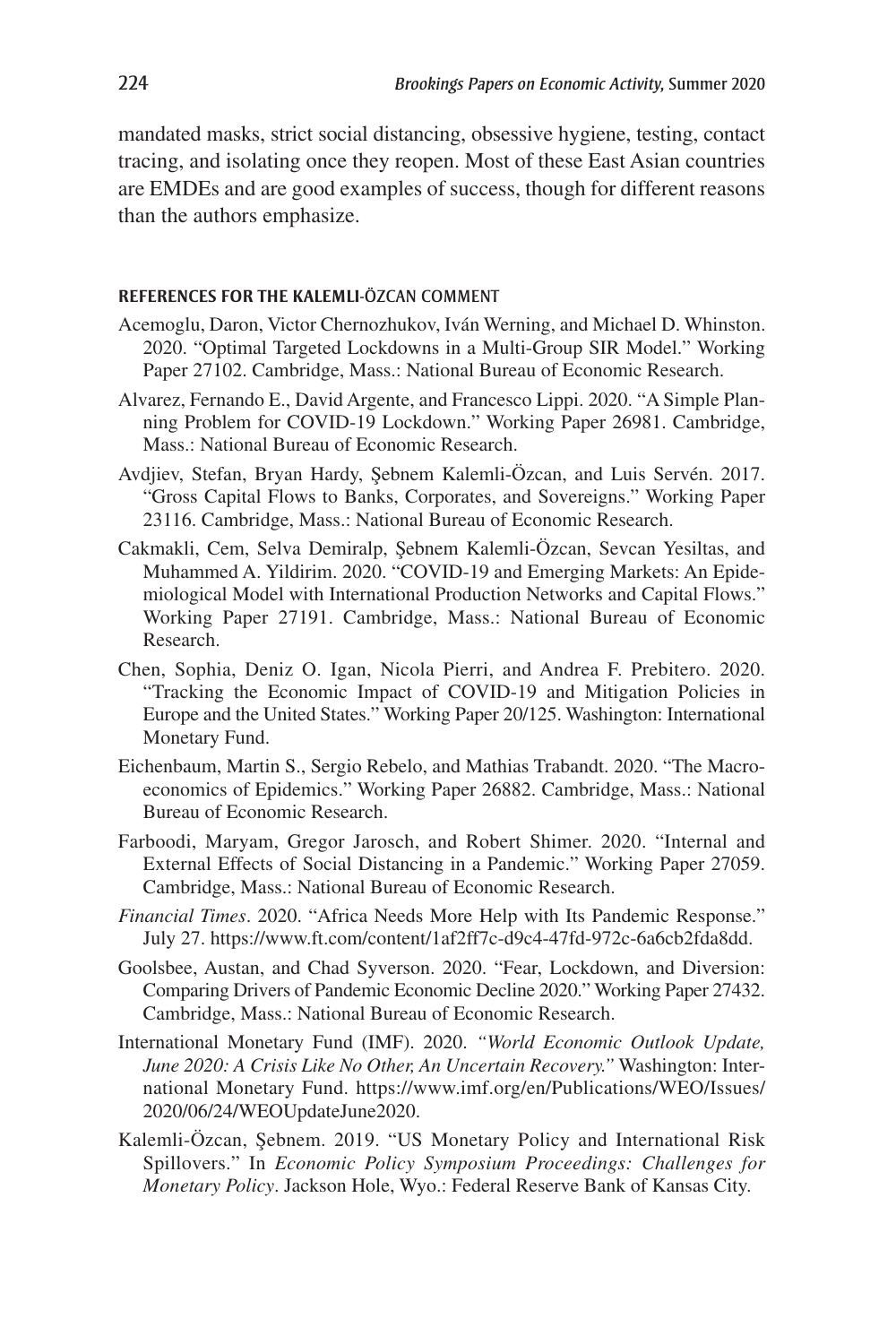- Webber, Jude. 2020. "Mexico's Economy Records Fifth Straight Quarterly Contraction." *Financial Times,* July 30. https://www.ft.com/content/1e25c567- 66c3-44e0-86ed-54805a5d6503.
- Wolf, Martin. 2020. "COVID-19 Will Hit Developing Countries Hard." *Financial Times,* June 9. https://www.ft.com/content/31eb2686-a982-11ea-a766- 7c300513fe47.

#### **COMMENT BY**

**MICHAEL KREMER** Goldberg and Reed's paper makes two key claims. First, it shows that there have been fewer documented COVID-19 deaths in low- and lower-middle-income countries than in the rest of the world. Second, it argues that many of the economic costs of the epidemic are less severe than anticipated but that lockdown policies have generated large economic costs. This suggests that low-income countries may want to consider moving from blanket lockdown policies to smart containment strategies.

Understanding why there have been fewer confirmed COVID-19 deaths in low-income countries is critical for policymaking. Goldberg and Reed focus on demographics and obesity. This comment tries to draw attention to some other possible explanations with a focus on the paper's discussion of epidemiology.

Much like macroeconomists, epidemiologists typically use models and calibrate them using micro data. This paper employs a complementary approach of using cross-country data. There are advantages to combining these approaches. The findings in this paper indicate some limitations of the most basic epidemiological models. Instead, they suggest that it might be better to consider more complex models that could generate the observed data, while leading to very different policy implications.

It is useful to begin by considering the canonical epidemiological model for diseases like COVID-19, known as SIR, or the susceptible-infectedrecovered model:

$$
dS = -\beta IS/N
$$

$$
dI = \beta IS/N - \gamma I
$$

$$
dR = \gamma I
$$

where *S* denotes the number of susceptible people, *I* denotes the number of infected people, *R* denotes the number of recovered people, and the total population (*N*) is normalized to one.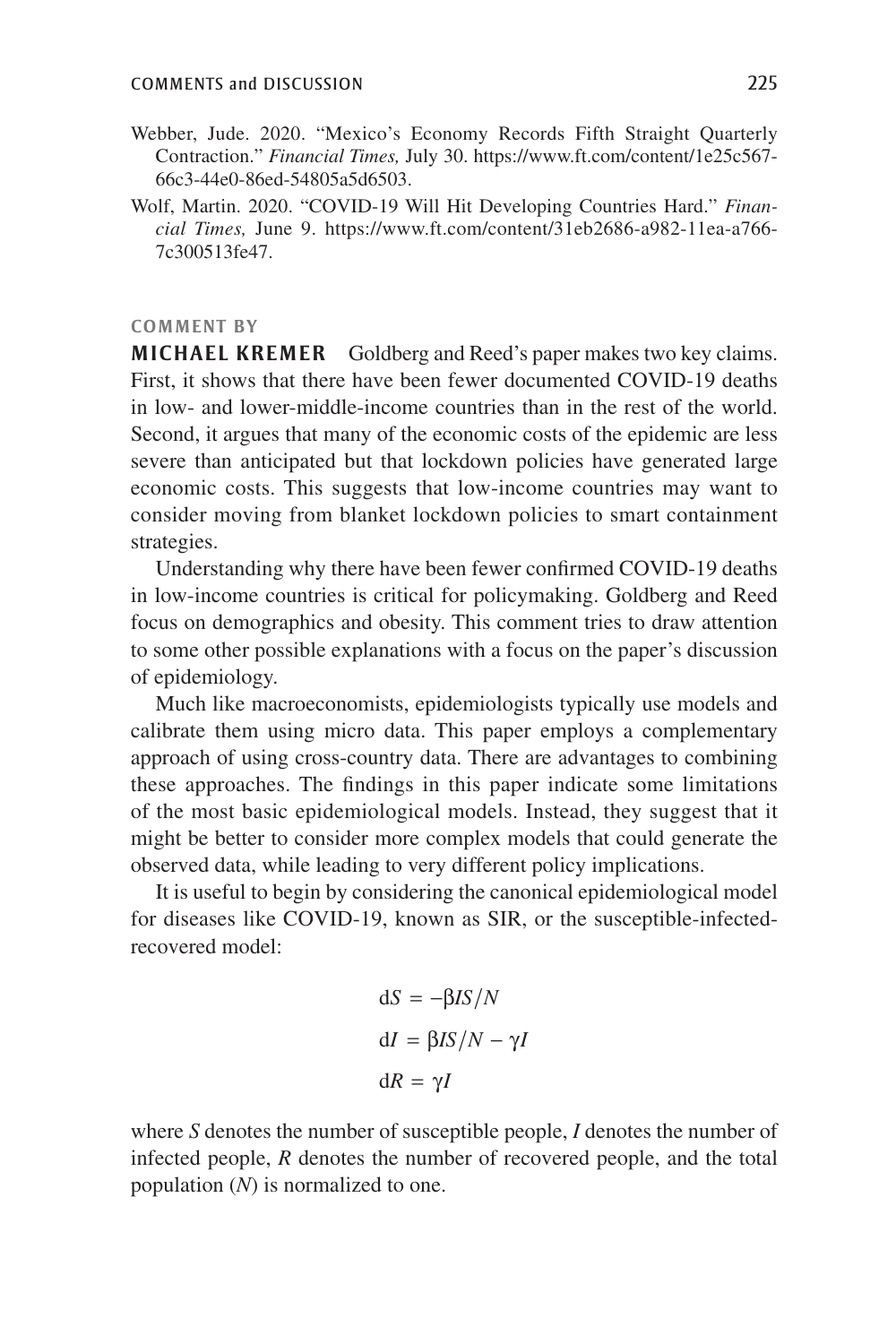When a susceptible person meets an infected person, transmission occurs with probability β. The number of infected people grows when there is an infection event and decreases when an infected person recovers, which occurs with a rate  $\gamma$  (we will ignore deaths here). The change in the number of recovered people is therefore  $\gamma$  multiplied by the number of infected people.

In this standard model,  $R_0$ —the number of new infections caused by an infected individual in a native population—is β/γ. If this is greater than one, the disease will spread, otherwise, the disease will not take off. We can estimate  $R_0$  by looking at the initial doubling time (accounting for length of time between infections). For COVID-19, many studies take the data from the Wuhan province in China and the Lombardy region in Italy and estimate a relatively high rate of  $R_0$ , such as 2.5 or 3.0 (Riou and Althaus 2020; Vollmer and others 2020).

In these models, the initial growth is close to exponential, but later there are fewer susceptible people, and therefore infected individuals are less likely to meet and infect the susceptible ones. The epidemic slows down and eventually reaches the stage of herd immunity, when  $1/R_0$  people are susceptible. Still some transmission still happens beyond this point, but the disease starts to die off. An  $R_0$  of 2.5 suggests that 60 percent of the people will need to be infected before the disease slows down. This indicates a fairly pessimistic picture for the pandemic.

The next question is how to include mortality in the model. One possibility is to allow the total deaths to be equal to the number of people who are ever infected multiplied by the infection-fatality rate. We know from micro data that elderly people and obese people are more likely to succumb to COVID-19. Looking at the difference in death rates by demographics using Chinese data (Verity and others 2020), we would expect a fivefold difference between developed countries and low-income countries in mortality solely based on the fact that there are less elderly people in very poor countries.<sup>1</sup> While differences in obesity prevalence might strengthen this effect, there could be factors increasing the mortality in poorer countries, such as weaker health systems or higher air pollution. So, it is reasonable to expect roughly a fivefold difference. However, the actual

1. We reweighted the Chinese estimates of age-specific mortality (Verity and others 2020) by age distribution in other countries based on the 2019 UN World Population Prospects, assuming all age groups have the same infection rate. The infection-fatality rate then ranges from an average of 0.25 percent in low-income countries to 1.24 percent in high-income countries.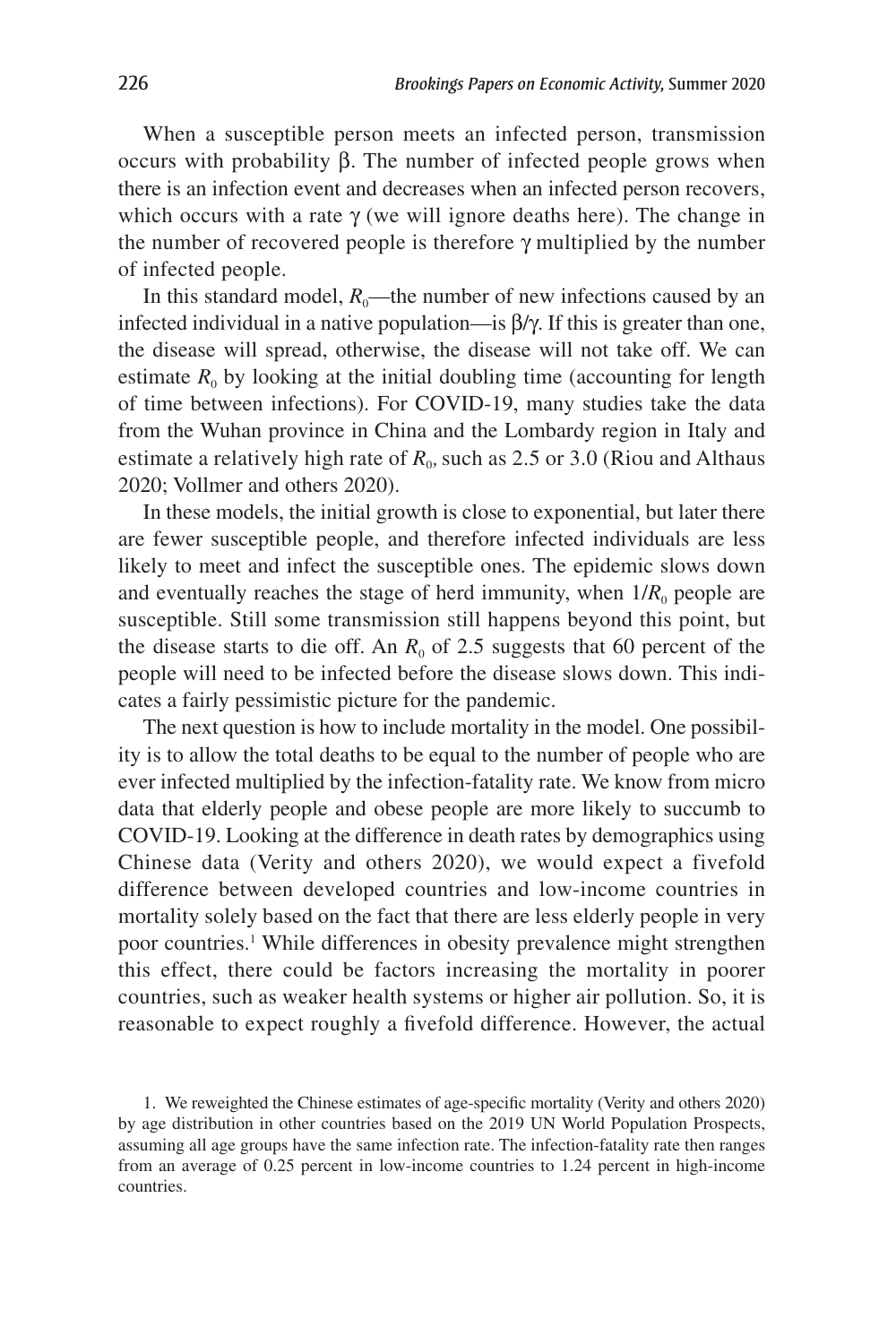

**Figure 1.** Daily COVID-19 Deaths per Million Inhabitants

differences are much larger (see figure 1). The death rate in the United Kingdom is almost fifty times greater than the death rate in low- and middle-income countries.

The main regressions in the paper focus on cumulative deaths. However, it is possible to extract more information by taking advantage of the time path in mortality. One can observe much flatter curves for low- and lower-middle-income countries compared to OECD countries. The rapid exponential growth seen in high-income countries has not been replicated in low- and middle-income countries. If this was driven solely by a lower fatality rate, we would have the same shape of the curve, but it would be one-fifth as large at any point. However, the curve appears to have a different shape and a different trajectory, which cannot be explained by differences in the death rate alone. One could argue that demographics affect the infection rate, but this would probably go the opposite way; older people probably go out less and hence are less likely to contract the virus.

One reason for a lower curve could be that the demographics and mortality rate may be working differently in different countries. In India, Mexico, and South Africa the share of deaths among the elderly is lower than in high-income countries, even after adjusting for demographics. The difference is quite stark with 90 percent of deaths in the United Kingdom

Source: Lea (2020). Note: LICs are low-income countries; LMICs are lower-middle-income countries.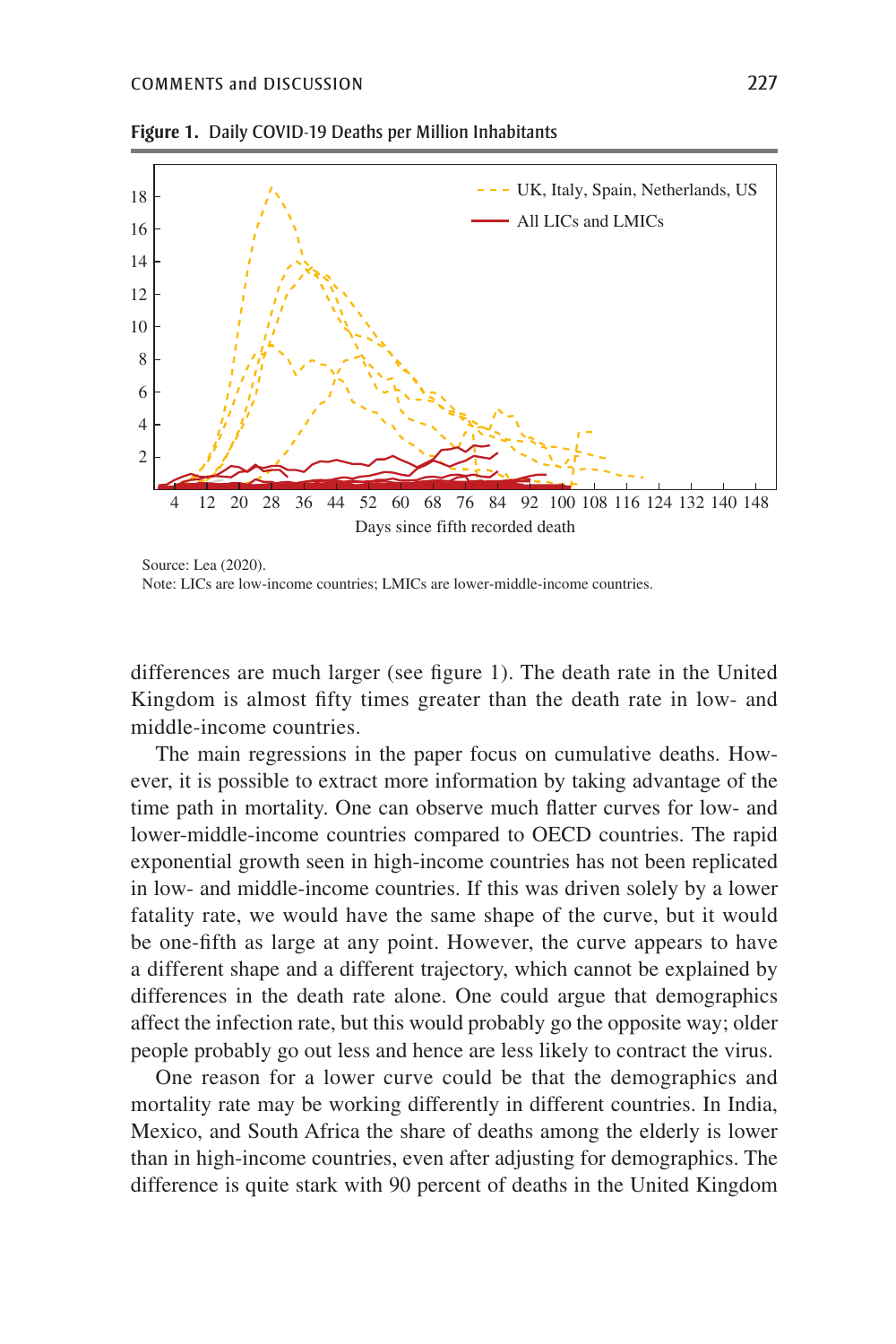among the elderly to just over 50 percent (ranging from 51 percent to 65 percent after reweighting by demographic structure) in India, Mexico, and South Africa.<sup>2</sup> It would be interesting to further explore the hypothesis that in low- and middle-income countries other risk factors not found in the high-income countries may be driving mortality. A competing explanation is that deaths are underreported in the older population in low- and middle-income countries relative to high-income countries. However, this would make the curve lower but would not explain it being flatter.

Another possible reason for the curve being lower in low- and middleincome countries is measurement error. However, as Goldberg and Reed argue, the effect seems too large to be explained solely by this. In addition, for measurement error to explain the flatness as well as the height of the curve, there would need to be an implausible downward trend in the fraction of reported COVID-19 deaths. While it is plausible that in lowincome countries many COVID-19 deaths are not attributed to the virus, it is harder to explain why the fraction of reported COVID-19 deaths would decline over time.

Another explanation could be a shorter gap between the epidemic arriving and lockdown measures. Under a standard epidemiological model, assuming the contact rates return to normal after a lockdown, countries will move toward herd immunity just as they would in the absence of a lockdown. That does not seem to be happening in low- and middle-income countries. There is considerable uncertainty in the data so we should be cautious, and there are more complex stories one could tell. However, if we take the data in this paper, the policy variables do not seem sufficient to explain the results.

I suggest an alternative, speculative hypothesis. There are many reasons to think that epidemiological parameters might be heterogeneous across communities. There are high-risk places such as meatpacking plants. People who are regularly present in those places are therefore at higher risk. We also know that there are factors affecting transmission that are

2. See United Nations Department of Economics and Social Affairs, "2019 Revision of World Population Prospects," https://population.un.org/wpp/; United Kingdom Office for National Statistics, "Deaths Registered Weekly in England and Wales, Provisional," up to week ending August 28, https://www.ons.gov.uk/peoplepopulationandcommunity/birthsdeath sandmarriages/deaths/datasets/weeklyprovisionalfiguresondeathsregisteredinenglandandwales, accessed September 4, 2020; Indian Ministry of Health and Family Welfare, "Updates on COVID-19," press release, May 21, https://pib.gov.in/PressReleseDetail.aspx?PRID=1625744; and Secretaría de Salud de México, "Información Referente a Casos COVID-19 en México" [database], https://datos.gob.mx/busca/dataset/informacion-referente-a-casos-covid-19 en-mexico, accessed September 4, 2020.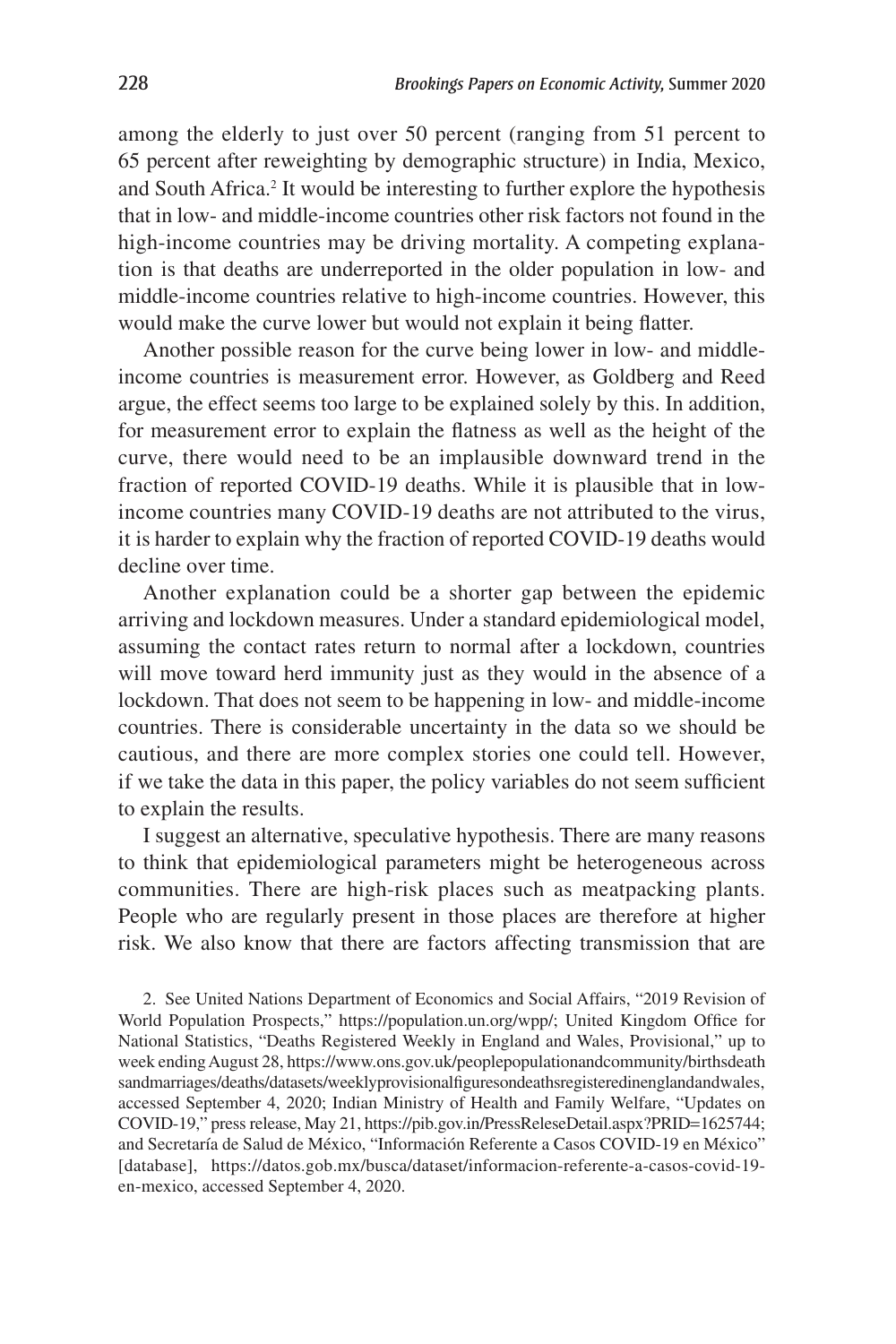

**Figure 2.** Heterogeneous versus Homogeneous Models: An Example

Source: Author's calculations.

correlated with income, such as temperature, home ventilation, time spent outdoors, and the patterns of social interaction. So, let us consider a model with different types of subcommunities and limited interaction across these groups. Imagine, for example, there is a high transmission subcommunity that is 20 percent of the population with an  $R_0$  of 2.6 and a low transmission subcommunity with an  $R_0$  of 0.8.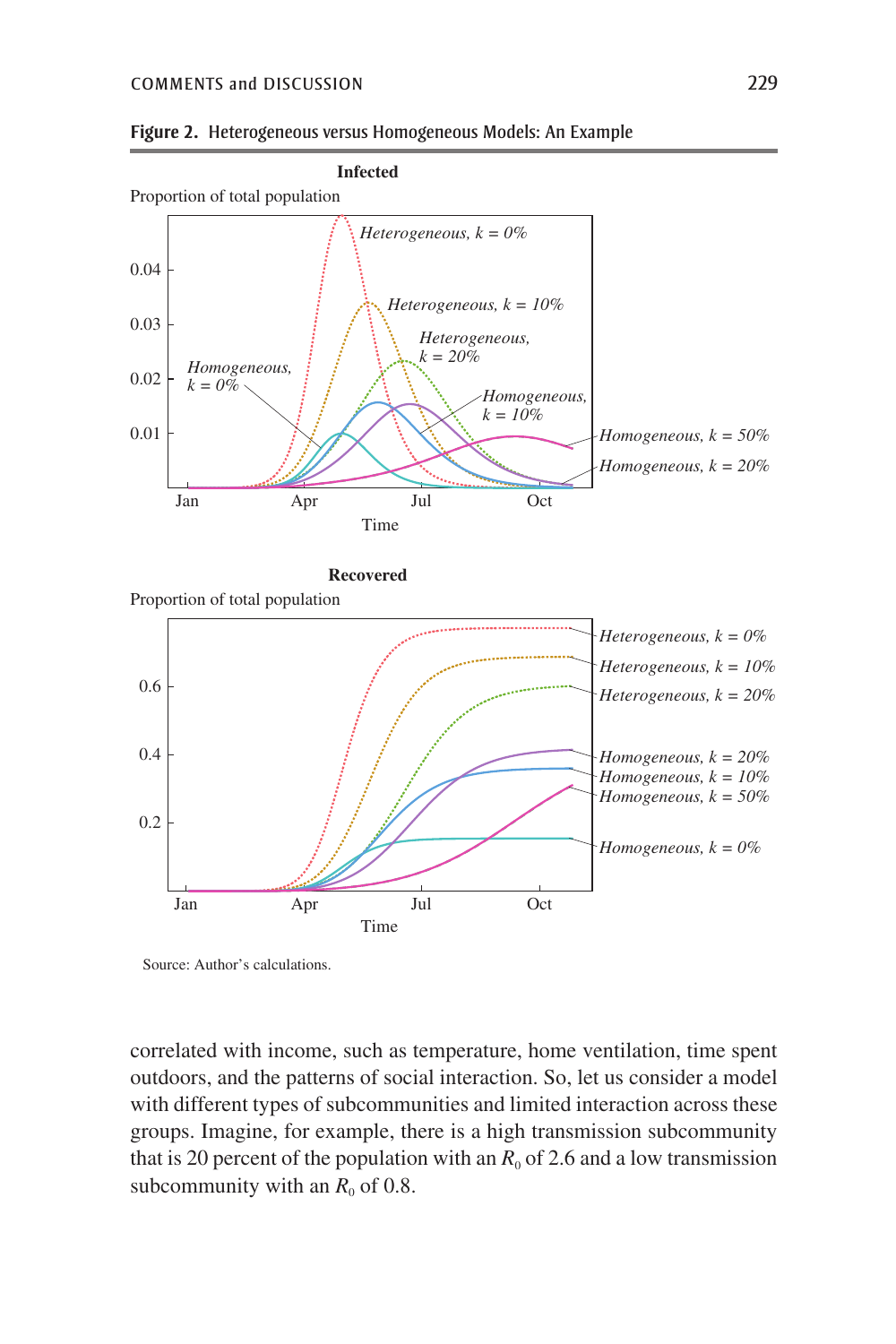Under the canonical SIR models, the epidemic will take off in the region where  $R_0$  is 2.6 but not in the subcommunity where  $R_0$  is 0.8. The overall  $R_0$  for the country would be close to 2.6, leading to the conclusion that between 60 and 70 percent of the population will need to be infected before herd immunity can be reached. In fact, only 60 percent to 70 percent of the high  $R_0$  communities would be infected before herd immunity is reached. This is consistent with some of the data we see, without necessarily implying that policy played a key role.

In a world with heterogeneity, the optimal policy is very sensitive to parameters. For example, let us assume that governments can put in place containment measures that generate economic costs but cut the rate of spread by 25 percent. If the high  $R_0$  groups have already reached herd immunity and  $R_0$  in the low spreader group is less than one, containment measures are unnecessary. On the other hand, if the low transmission group has an  $R_0$  of 1.2 without containment policies, relaxing the containment measures would enable further spread.

It is important to add that the high heterogeneity in  $R_0$  and behavior change are not the only two hypotheses that can account for a lower herd immunity threshold. There is some evidence of susceptibility to the disease being much lower in children than in adults and the elderly. One recent estimate of the susceptibility of children (Davies and others 2020) is that it is half of that in adults. It could be that children do get sick just as easily as the adults but experience a very different course of the disease. There is even a possibility that many of them are immune. The hypothesis of preexisting immunity has been raised by other recent papers (Le Bert and others 2020). If it is true, it would also lead to a lower herd immunity threshold.

The competing hypotheses mentioned are not easy to distinguish from each other using macro, summary-level data of the type we are discussing here, especially given the inherent biases and various forms of underreporting. All these hypotheses indicate that the growth rate of the epidemic will decrease over time, earlier than what a simple epidemiological model would predict. But at a minimum, we can still use these data to quantify the extent of departure from "simple" epidemiological models (in which we account for demographics, obesity, government policy, etc.) and if such a discrepancy occurs, evaluate whether it varies from country to country.

One cause for possible optimism is that we often talk about lockdown measures as a binary variable, when there are in fact many different policies that vary in their likely impacts on the spread of the disease, as well as in their economic, social, and overall health impacts. There are some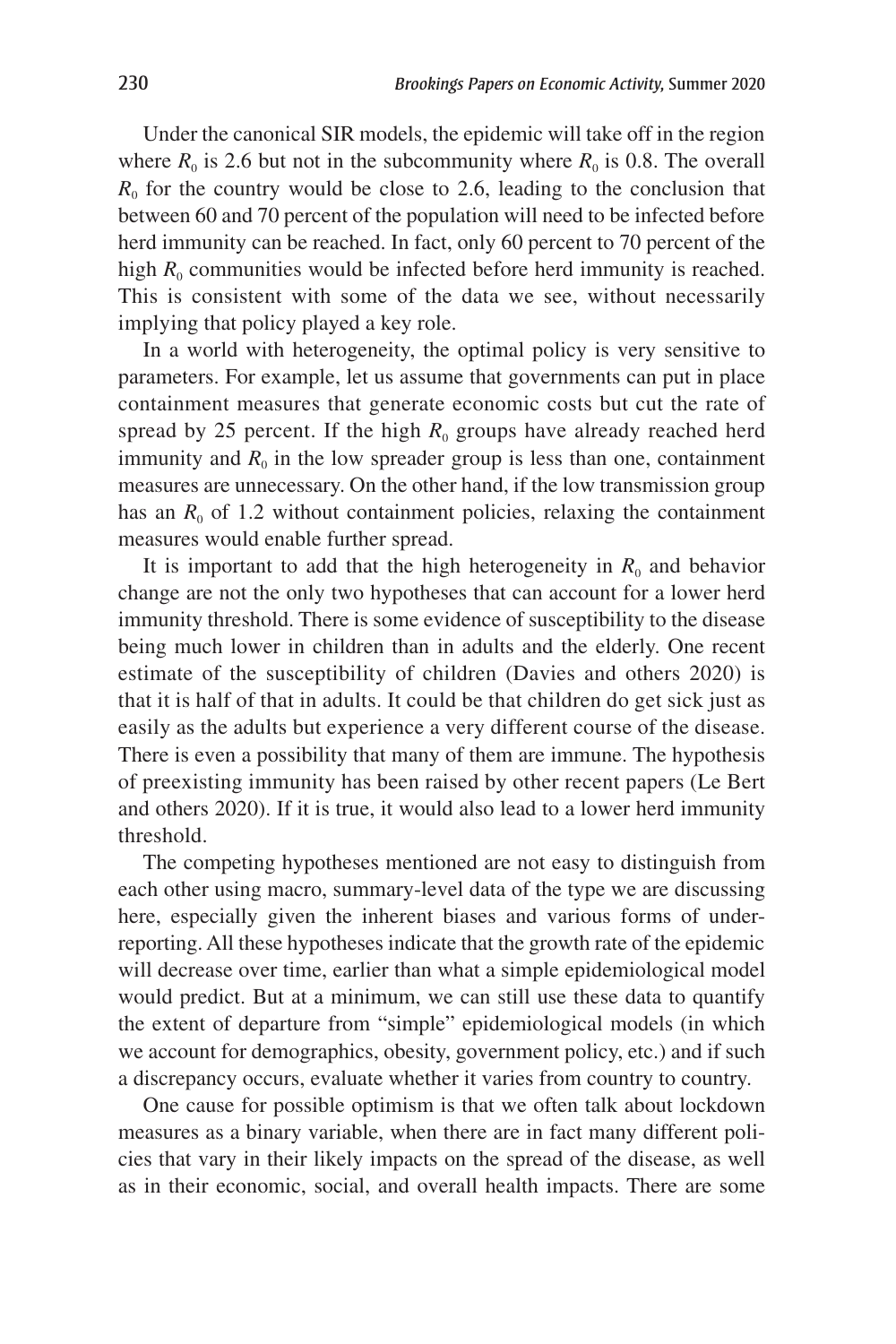fairly low-cost measures, like wearing masks or restrictions on nightclubs where the virus spreads easily. On the other hand, there are measures like shutting down trade or childhood immunization, both of which have very high economic or social costs while not doing much to prevent the spread of the epidemic.

If there is a lot of uncertainty about the model and about the parameters, repeated prevalence surveys could be used to track the epidemic over time. With these, one could progressively relax the restrictions with the lowest epidemiological risks and the highest economic benefits. It would require monitoring the growth rate of infections throughout this process and applying stricter restrictions if it approaches one.

This approach makes sense for an individual country trying to control the epidemic, and allows us to learn during the process. The hypothesis that heterogeneity in epidemiological parameters could explain the lower prevalence in low- and middle-income countries is one of many, and there is not yet strong evidence to support it. However, prevalence surveys could reveal patterns suggesting that, for example, rural areas of lowincome countries have an  $R_0$  below one even without containment. In that case, a policymaker could adopt fairly relaxed policies in those areas. On the other hand, for dense or low-income urban populations, it could be the case that  $R_0$  is greater than one unless there are containment policies in place, in which case we do need those restrictions.

It is important to mention that while COVID-19 has brought devastating consequences on its own, containment policies can also cause a huge burden to the population. It is essential to understand where and in which situations the containment policies are necessary, as well as which policies are the most effective. By using real-time data from representative prevalence surveys to inform our decisions, we can choose policies that are capable of bolstering the recovering economies while avoiding the economic and social consequences of blanket lockdowns. At the same time, we also need to ensure that these policies are effective in preventing an unacceptable spread of the disease.

## **REFERENCES FOR THE KREMER COMMENT**

- Davies, Nicholas G., Petra Klepac, Yang Liu, Kiesha Prem, Mark Jit, CMMID COVID-19 Working Group, and Rosalind M. Eggo. 2020. "Age-Dependent Effects in the Transmission and Control of COVID-19 Epidemics." *Nature Medicine* 26:1205–11. https://doi.org/10.1038/s41591-020-0962-9.
- Le Bert, Nina, Anthony T. Tan, Kamini Kunasegaran, Christine Y. L. Tham, Morteza Hafezi, Adeline Chia, and others. 2020. "SARS-CoV-2-Specific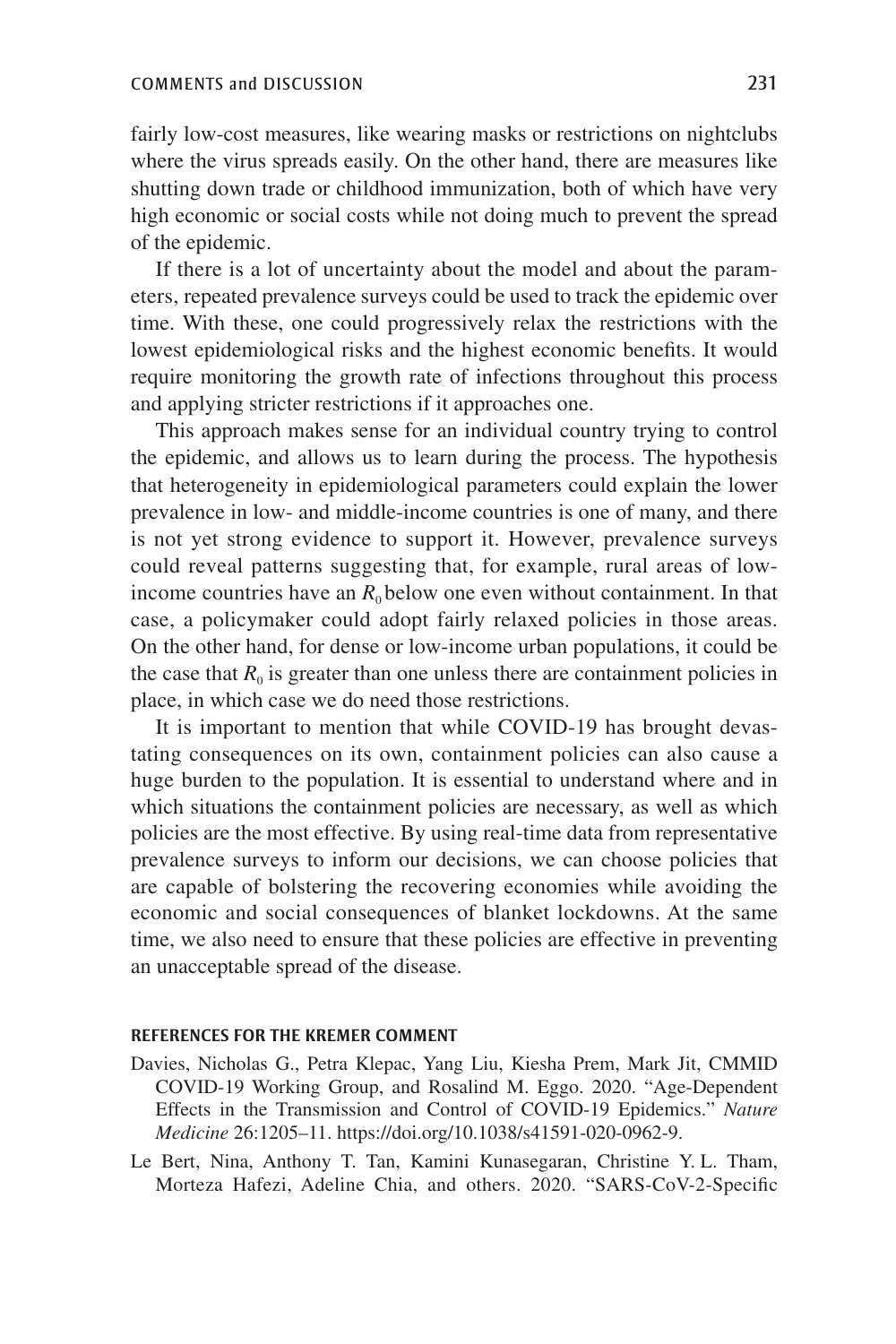T Cell Immunity in Cases of COVID-19 and SARS, and Uninfected Controls." *Nature* 584:457–62. https://doi.org/10.1038/s41586-020-2550-z.

- Lea, Nick. 2020. "State of the COVID-19 pandemic, 24th June 2020." Unpublished presentation. London: Foreign, Commonwealth and Development Office.
- Riou, Julien, and Christian L. Althaus. 2020. "Pattern of Early Human-to-Human Transmission of Wuhan 2019 Novel Coronavirus (2019-NCoV), December 2019 to January 2020." *Eurosurveillance* 25, no. 4. https://doi.org/10.2807/1560- 7917.ES.2020.25.4.2000058.
- Verity, Robert, Lucy C. Okell, Ilaria Dorigatti, Peter Winskill, Charles Whittaker, Natsuko Imai, and others. 2020. "Estimates of the Severity of Coronavirus Disease 2019: A Model-Based Analysis." *Lancet Infectious Diseases* 20, no. 6: 669–77. https://doi.org/10.1016/S1473-3099(20)30243-7.
- Vollmer, Michaela, Swapnil Mishra, H. Juliette T. Unwin, Axel Gandy, Thomas A. Melan, Valerie Bradley, and others. 2020. *Report 20: A Sub-National Analysis of the Rate of Transmission of COVID-19 in Italy*. London: Imperial College COVID-19 Response Team. https://doi.org/10.25561/78677.

**GENERAL DISCUSSION** Daron Acemoglu followed up on Michael Kremer's comments, noting that heterogeneous infection rates across groups have major implications for the spread of diseases and that these implications can be difficult to untangle. He stated that the  $R_0$  values estimated at the beginning of an infection event tend to be inaccurate because high- $R_0$  groups generally get infected first and then recover, resulting in different infection patterns during subsequent periods. Acemoglu continued by stating that density is a huge determinant of  $R_0$  values, noting the cases of severe COVID-19 spread in New York City and London. In contrast to these cases, he pointed out that in many EMDEs, much of the population lives in lower-density areas, which will be a major determinant of how the COVID-19 pandemic unfolds in these countries.

Pinelopi Goldberg responded by addressing some of the issues with data brought up during Sebnem Kalemli-Özcan's and Kremer's comments and alluded to by Acemoglu. She stated that while it is likely that the number of deaths in EMDEs is undercounted, comparing the COVID-19 death curves in EMDEs to those in advanced economies in figure 2 reveals that the curves are entirely different shapes, not just at different levels. As undercounting would lead to similarly shaped but lower curves, this difference in curve shapes suggests that the low number of reported deaths in EMDEs is not solely due to data issues. Goldberg went on to emphasize that there still needs to be more testing. She stated that there are currently major issues with the data on number of cases by country, as these data are driven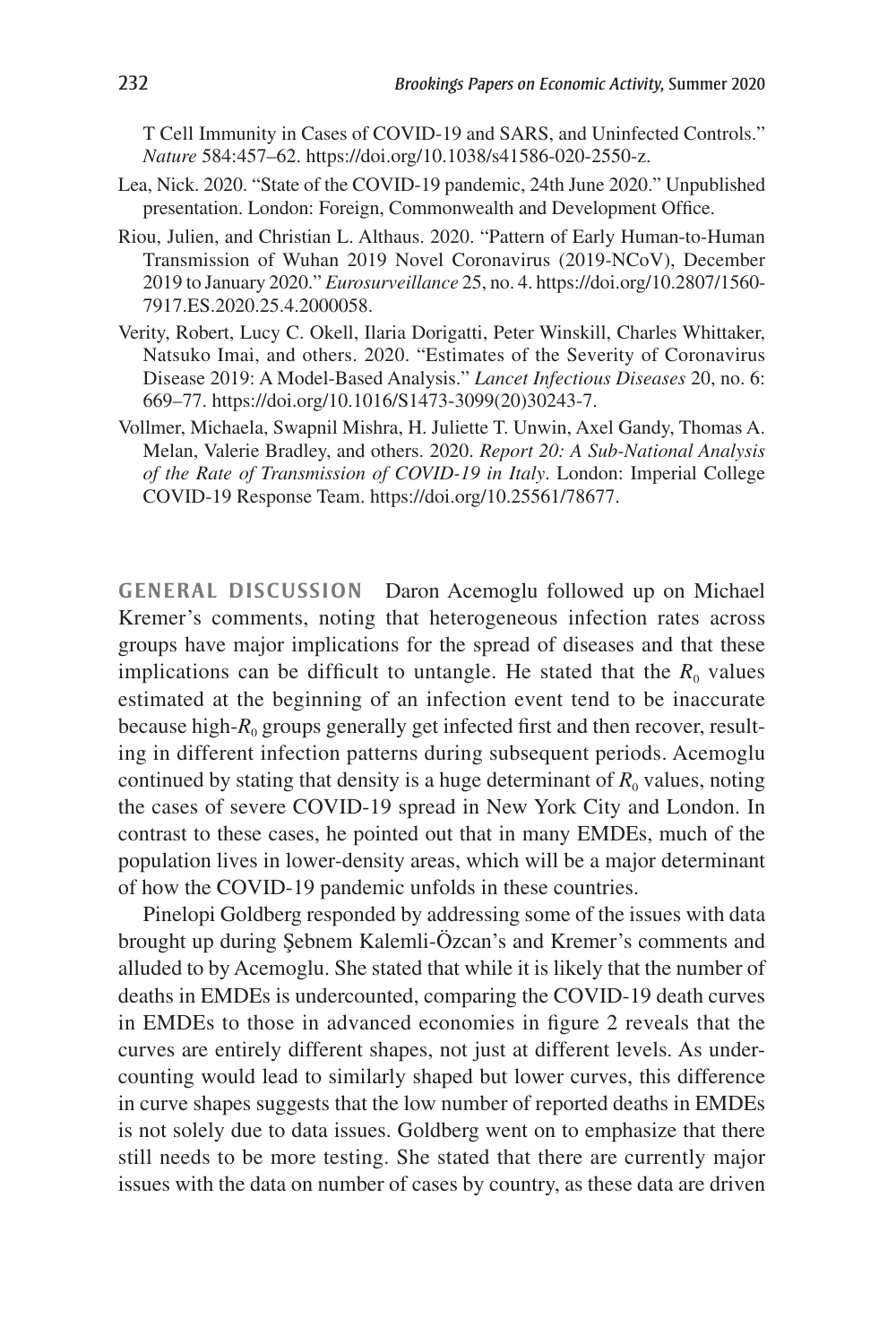mostly by the number of tests done in a country, not by actual patterns of COVID-19 cases.

In response to Acemoglu's initial comments, Goldberg then pointed out that the paper controls for the population density of the largest urban center in each country and that this variable was included in the preferred specification along with age, obesity, and time since first death. She noted that it could be fruitful to explore a specification including variables for both the density of the largest urban center in a country and the density of the entire country. Goldberg also stated that it would be of interest to further examine the impact of the time since first death variable and that, overall, more granular data would be useful. In response to Kremer's comments regarding epidemiological modeling, Goldberg stated that there has been substantial pushback against modeling during this pandemic because many models have had significant shortcomings and have needed to be revised.

Regarding Acemoglu's comments on density, Tristan Reed remarked that his and Goldberg's analysis explored both the density of the largest urban city in a country and the density of the entire country in different specifications, and the density of the largest urban city had greater predictive power. He then explained that in the specification that included GDP per capita, time since first death, age, obesity prevalence, and urban density, the coefficient on GDP per capita became significant and rose in comparison to the specification including only GDP per capita, time since first death, age, and obesity prevalence. This means that EMDEs have fewer cases despite having high urban density, rather than *because of* low density.

Goldberg then speculated on the effects of various government policies meant to counteract the spread and severity of the pandemic. Despite the analysis finding no significant effect of early policy response on deaths from COVID-19, she stressed that her takeaway was not that policy is unimportant but that the nuanced effects of policies were not captured in current data. She described as examples the cases of Vietnam and Peru. At the time of discussion, June 25, Vietnam had zero deaths from COVID-19 despite sharing a border with China, due in part to effective policies that imposed checks on travelers early in the pandemic and managed to prevent the spread of the virus. In contrast, Peru also adopted policies to address the pandemic relatively quickly, but the virus spread widely regardless, perhaps due to slums and a large informal sector that made policies ineffective. Goldberg argued that these two cases show that policy implementation, rather than just policy adoption, had the most impact on reducing the spread and severity of COVID-19 within countries. Implementation, however, is not captured in their quantitative data.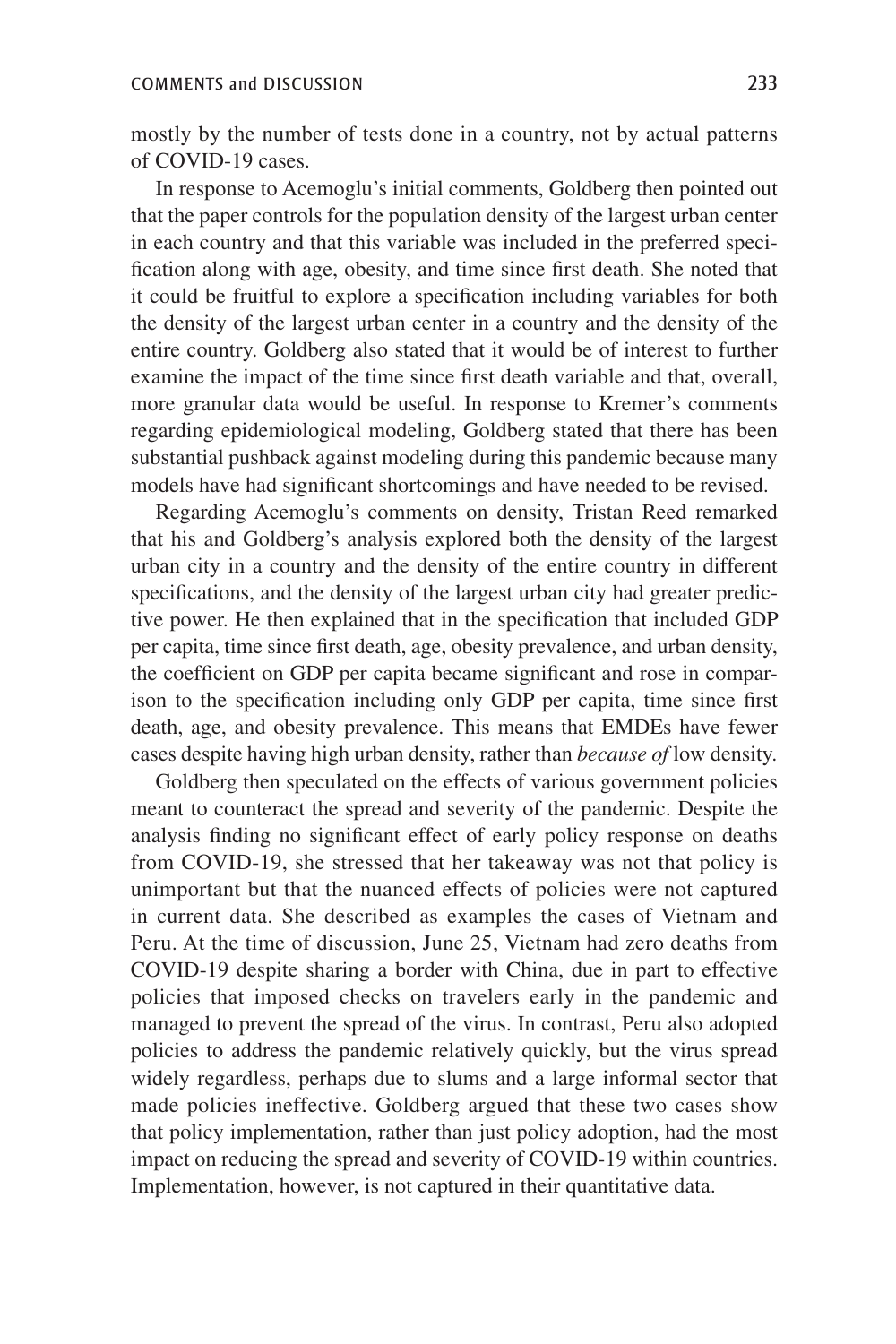Kalemli-Özcan pointed out that, in regards to government policies, partial lockdowns have potentially higher annual costs than full lockdowns because partial lockdowns tend to last longer since infection rates remain higher than in a full lockdown. She continued by saying that changes to demand will have a large impact on costs of the pandemic and that external demand in particular will be extremely important for some EMDEs. Furthermore, Kalemli-Özcan argued that current debt relief policies will be ineffective at alleviating economic hardships in many EMDEs because many of these countries have substantial debt owed to private creditors, who are not included in relief policies. Instead, she posited that capital outflows will be more important for EMDEs than their debt stock, as it will be harder to roll over the debt with private creditors during increased capital outflows, an argument she also expanded on in her earlier comment.

Marianne Bertrand then shared her thoughts on large urban centers in EMDEs, stating that her intuition was that these areas should have the largest numbers of deaths due to COVID-19. She asked why the results found in the paper seemed to go against this intuition, with EMDEs experiencing fewer deaths from COVID-19 despite having large, dense urban centers. Goldberg agreed that the results went puzzlingly against intuition and responded by stating that she and Reed had no definitive answer for this trend. Kremer suggested that, because being outdoors seems to substantially reduce transmission of the virus, deaths may be lower in EMDEs despite the density of urban areas because buildings, especially in warm-climate areas, may be highly ventilated. People in these countries may also spend more time outdoors, again due to temperature. He also stated that temperature itself may have some impact on the transmissibility of the virus, but findings in this area of research are mixed.

Raquel Fernández suggested that the extent and use of public transportation might be an important explanatory factor for this urban density trend and asked whether the authors had explored this as a variable. Goldberg responded that she and Reed had not included a public transportation variable, as no global data exist for public transportation. Instead, they explored a variable for change in mobility and found an effect on deaths with the inclusion of this variable. Reed specified that the mobility data come from Google. Kalemli-Özcan stated that it was important to note that the Google mobility data only cover people with phones connected to Google and that there is therefore less data coverage in EMDEs, where many people may not have smartphones or use Google.

Kalemli-Özcan continued by emphasizing the importance of looking at gross capital flows to understand the economic impact of crises, as she